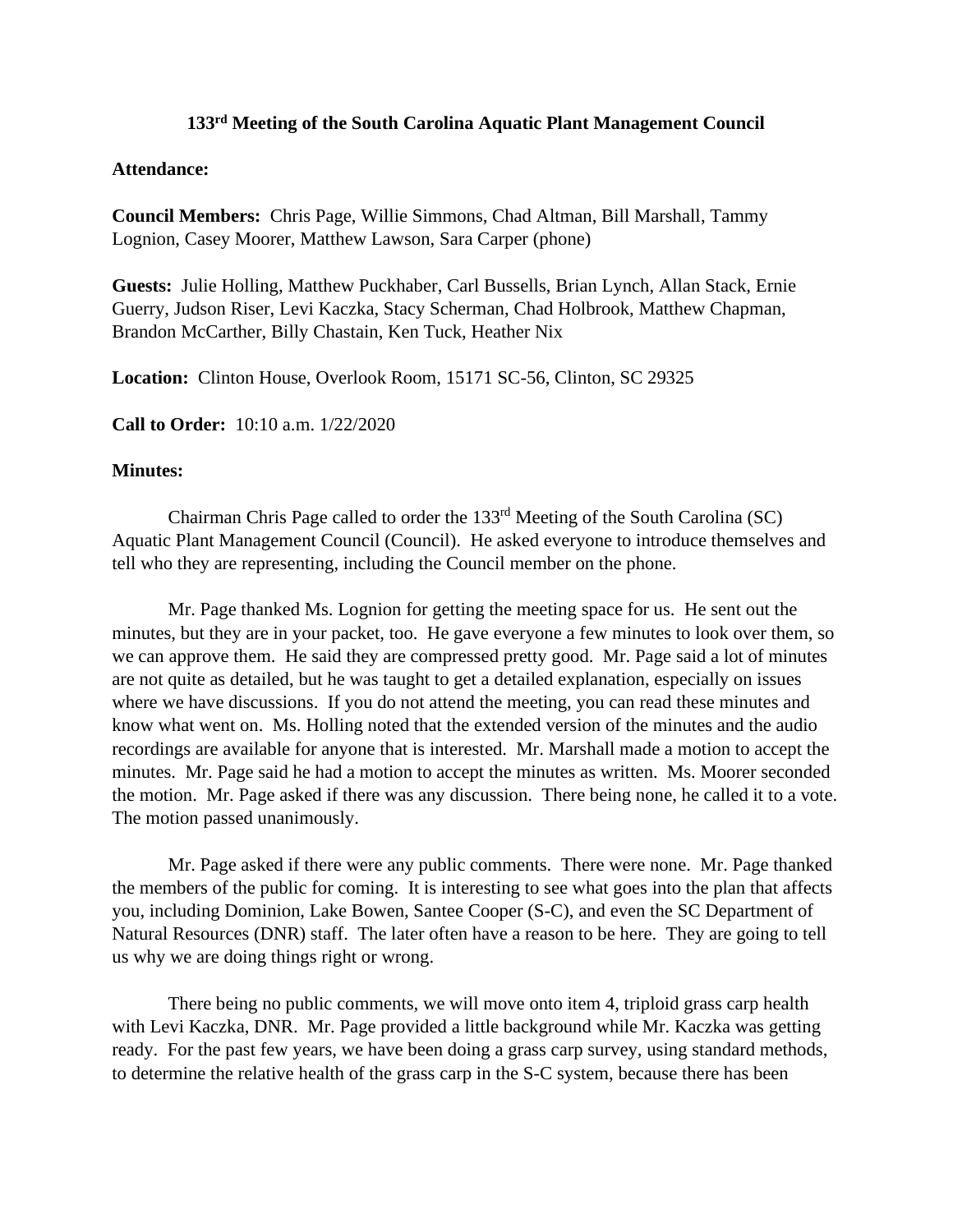discussion in the past that the carp were starving to death. He believes you are going to see some answers here that will change your mind on that, if that is your opinion.

Mr. Kaczka said at the last meeting he took the data from this year, collected over the course of a couple months this past fall, and summarized it very briefly. Before coming to this meeting, he thought it might be more valuable to look at the last three years of data ('17, '18, and '19) to see if we can notice any trends or patterns there to detect what might be going on in the lake, and see if that matches up with any trends S-C is seeing in the vegetation. Mr. Page's group supplies our funding for our trips to collect grass carp. We hire a guy that takes us out bow-fishing. There is not a good way to collect grass carp from a traditional fisheries standpoint. The most effective way is to shoot them with a bow and arrow. We hire a guide, because none of us are nearly competent enough with that gear to get them on our own. This past year, we took 6 trips. Generally, we shoot for a target of about 100 fish. If what we can get exceeds that, great. We like to get as many as we can. If we are short of that number, the guide is usually willing to work with us and throw an extra trip in there, because he cares about us getting this information as well. This past year, we had 6 sites, with 3 per lake. He showed slides with an overview and a close-up of the collection locations. Most of us in the room are probably familiar with these locations, 3 on Marion and 3 on Moultrie.

Mr. Kaczka showed their numbers from this past year with two figures. The top figure is looking at length frequency and the bottom figure is looking at age frequency, which are kind of two ways to tell a similar story. The three years were represented by different colors: '17 in blue, '18 in orange, and '19 in grey. Generally, you will ignore the small fish and the old fish. As you would expect when collecting fish via bow-fishing, the smaller the fish, the smaller the target. It is harder to collect these smaller, younger fish. If we look at the right half of the top figure, all three years kind of follow that traditional bell-shaped curve we look for in statistics. It is the same for the left half of the bottom figure, but he saw one pattern emerging. This past year, versus '17 and '18, the peak of this curve seems to be pushing out toward the larger size fish. You will see the same as when we look at our age frequency. The '17 peak is oriented around the 4-6 age fish. A year later, in '18, it is around 5-7 age. If we look at the grey from this past year, it appears that our fish on the lake may be aging, getting older. The overall population may be aging. Out here, where we see age 20 fish. This is all fish age 20 and older. When they get that old, it is hard to get a very accurate estimate on their age. When we take their otoliths and grind them down, we can count a whole bunch of rings. You cannot say this fish is 24 years old, when there is always a ring or two that is not definite. We just group those fish together into 20 plus. It does not seem to affect our results all that much, because these fish do not really seem to be contributing, as far as vegetation control goes on the lakes. We also had a period that no stocking was going on. He believes it was from '97 to '07. Technically, we should not have any fish collected in that age range, but with high water events, fish come downstream from other areas. That may be the reason we have a few representatives in this kind of mid-teenage years.

Mr. Kaczka said this figure kind of speaks to what he was saying about the older fish really not contributing. We are looking at a scatter plot of all the fish collected over the past 3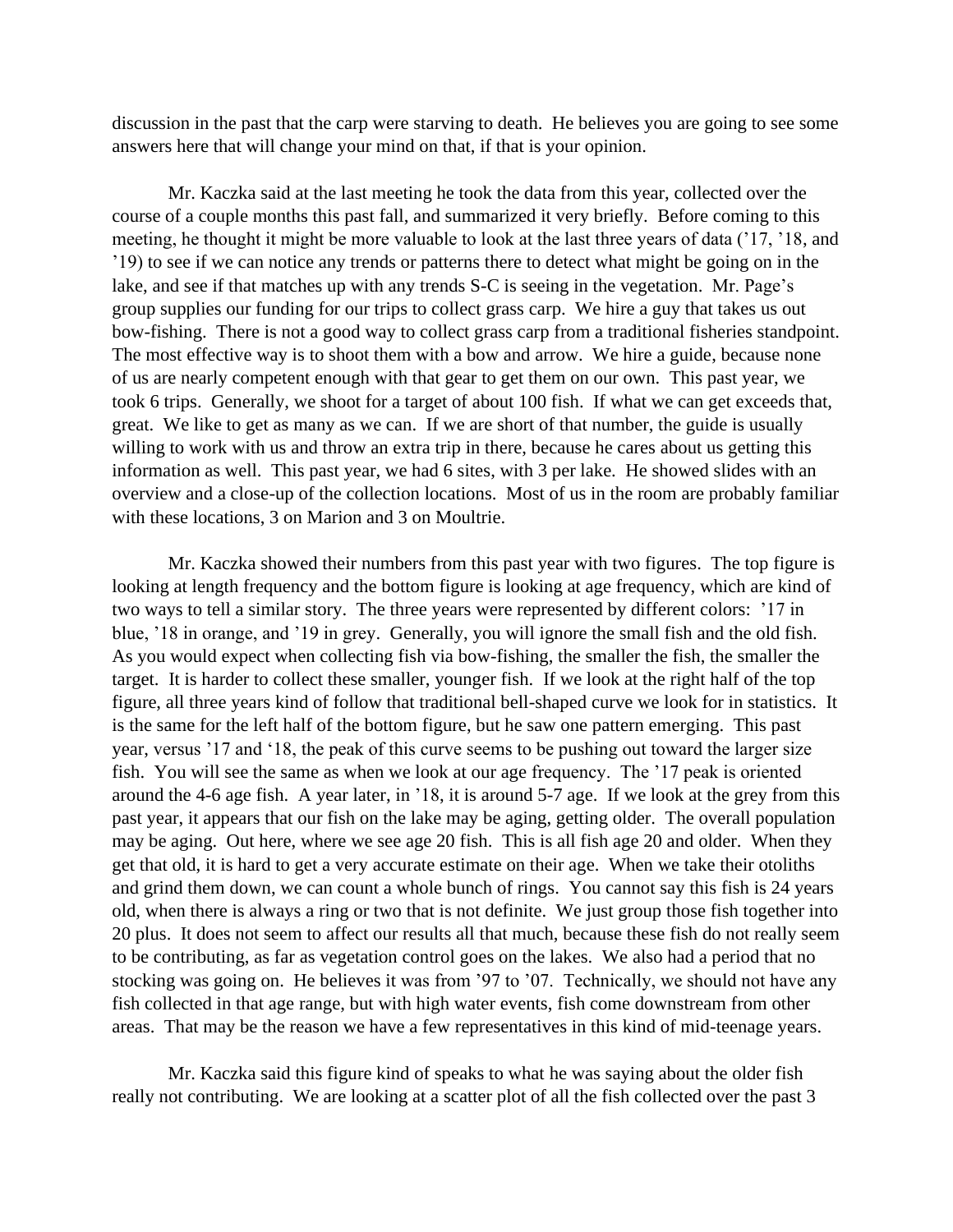years and comparing their length versus their condition factor. For those that are not familiar, the condition factor is something that we use to gauge the overall health of a fish population. We use 1 as a baseline. Traditionally, that is a target that a lot of management aims towards for a condition factor. If your population is above one, they are healthy and robust, and are really making good use of their forage resources out there, whether that is vegetation for a grass carp, or shiners and minnow species for a large mouth bass. It is a way you can compare fish species of different feeding habits across a range of areas. What you will notice, if we are trying to shoot for that target of 1, most of our fish are below that and some are well below that. If you have sat at one of these meetings before, one thing we have talked about is these metrics are based off the former population. It is based off a population that was looked at in the early '90s, when *Hydrilla* was at its highest and the overall grass carp population was still fairly young. Basically, the living was just about as good as it gets on our lakes for grass carp.

Mr. Kaczka, said if we keep that in mind, we thought maybe it is not really proper to compare fish now to the fish that were around back then. We have also talked at this meeting about that factor being developed on young fish that were a maximum age of 6 years old, and maybe it is an issue that younger fish are more efficient at feeding and have more energy to move around and search for food. What he did for the last three years of data, he separated them out to young fish, middle-aged fish and older fish, to make for a more apples to apples comparison with those early '90s studies. All the dots in green are fish that were 1 to 6 years old. Even in those fish, we only have a handful that are above that condition factor of one. Our middle age fish, going up to 12 years old, really do not separate out that much from our younger fish, just in terms of being in poorer health. As we would expect, they are a little larger in overall length. They have just as much representation around this one line, with a few above the line, proportionally speaking, as with our younger fish. It is when we look at our older fish that you can see that they are in poor health, condition wise. What this tells him is that if we are talking about age being a factor for fish health, just their overall feeding efficiency and another factor being the amount of forage out there, the amount of forage is a much bigger, more important factor than just age. These younger fish here are probably feeding as efficiently as any, but they only have so many food resources to go after, compared to those fish in the '90's, when *Hydrilla* was really at its peak.

Mr. Kaczka noted another thing he wanted to do coming into this meeting was to try to compare some data statistically to try to take some of the subjectivity out of things. If possible, he tries to look at the condition factor from a statistical standpoint. He ran a model asking what contributes to a grass carp's condition on our lakes. Is it age? Is it differences among years, with the thought that the vegetation is not stagnant, and we have different levels of vegetation on our lakes from year to year? This is the model he ran with the same three years of data. As he was working through this, he tested the effects of day of year. He thought that was important because over the last three years, we have collected carp as early as August 23, and as late as the second week of November. That is a pretty wide date range. Initially, he thought that fish collected earlier in the season would generally be in better health, because it is the peak of their growing season, but that was not significant. Even within that three-month time span, we are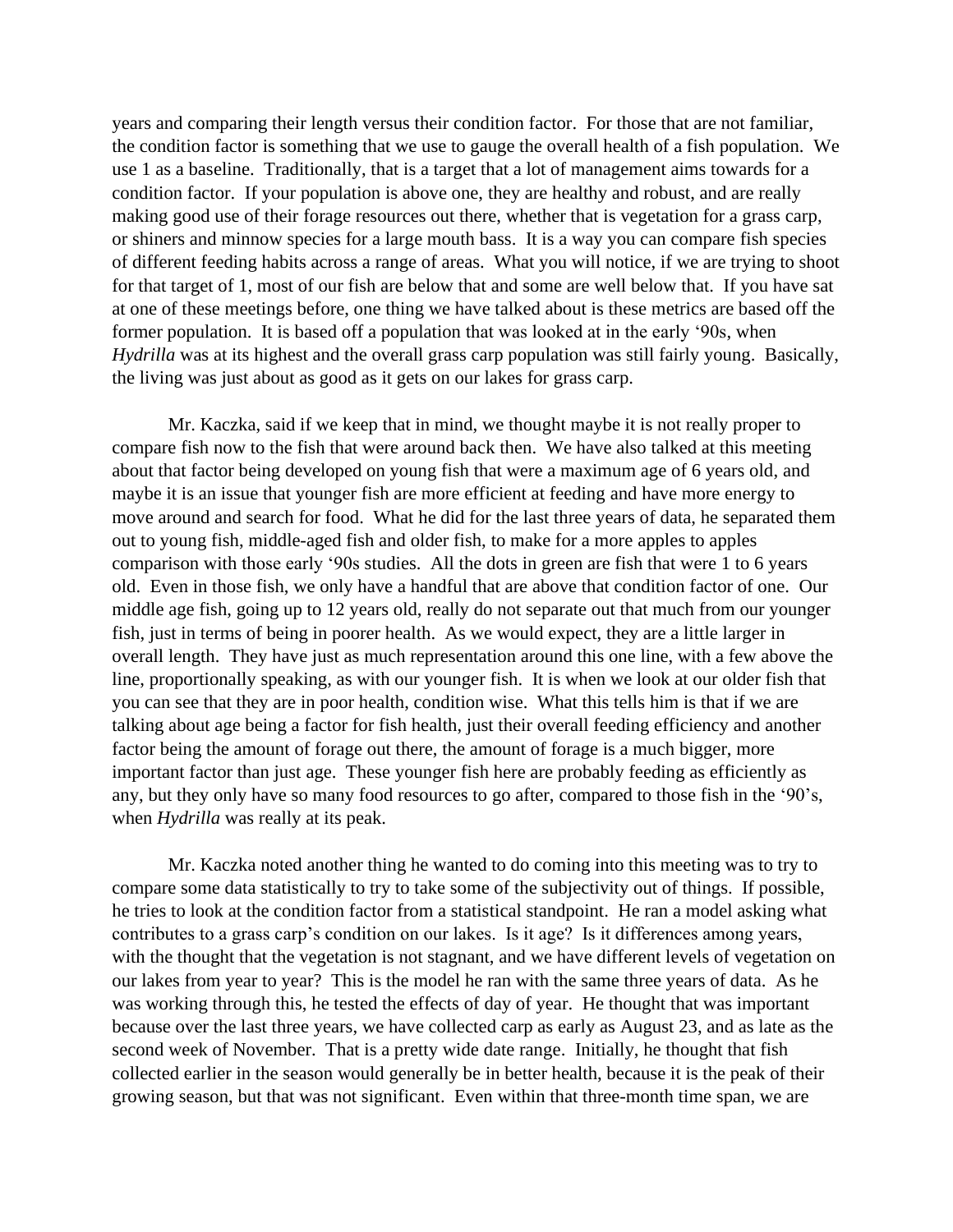collecting fish that are of the same condition as far as the growing season goes. Two of the three effects that came out to be significant are age and year. The latter is understandable, because there is not the same amount of vegetation on our lakes from year to year, so it is conceivable that the overall population's condition would fluctuate from year to year. The last effect is this age times year interaction. What this is saying is that an older fish does not feed as efficiently or is not in as high a condition as a younger fish, but that effective age is not the same year to year. If we look at the slope of these lines and then just look at the overall numbers, from where we are starting at the age one condition to the 20+ condition, as we have gone forward in the past three years, the change in condition has become more extreme. For the past three years, it has been harder living if you are an older carp. He does not know if that matches up with what you are seeing on the vegetation side, if there is not as much vegetation out there or the quality has changed, but essentially, the starting point for a younger fish is in fairly similar health. As these populations aged over the last three years, they have significantly decreased in their overall condition.

Mr. Kaczka said the biggest question we have had, since he has been sitting in on meetings the last couple years, is that we have been using the same mortality estimate since the mid- or early '90's. At some point, this mortality estimate of 32% was estimated for our grass carp and all the population estimates since then have been based off 32%. We have discussed, over the last year or two, that this is not likely to be applicable anymore. It was developed for fish that were only a maximum age of six and now we are applying that to an age range of almost 30-year-old fish. We aged one last year that we estimated to be 28 or 29, depending on the reader. We are applying this to a much greater age range of fish, but we also know that was developed at a time when *Hydrilla* was at its peak. He does not know what the best way forward is for reassessing the mortality rate, but he thinks that we kind of all agreed that this may not be very accurate anymore.

Mr. Kackza said another question he had when he was working through this data was how was this developed. He does not know if anyone in the room can speak to that, but the reason he asks is because the most common way we estimate mortality from a fisheries standpoint is a catch curve. With a catch curve, there are some assumptions you consider. A catch curve estimate assumes that recruitment is equal every year for that population. We know that is not true, because we have gone from stocking no fish in some years to tens of thousands of fish in some years. Surely, recruitment is not the same. Also, whatever your sampling method is, you assume there is equal catchability among all age ranges of fish. He does not know if the fish, that were originally sampled to develop this, were caught with bow-fishing methods. He thinks they were. That was his understanding, but not all fish are equally catchable, especially the younger, smaller ones.

Mr. Kaczka talked about this catch curve idea with two generic figures he pulled off the internet. Basically, you have age across the X-axis and abundance on the Y-axis, so the thought being that you caught one fish at age 0 and 3 fish at age 2 and so on. Assuming these ages out to the right did not fully recruit from year to year, you would ignore them. If you look at the slope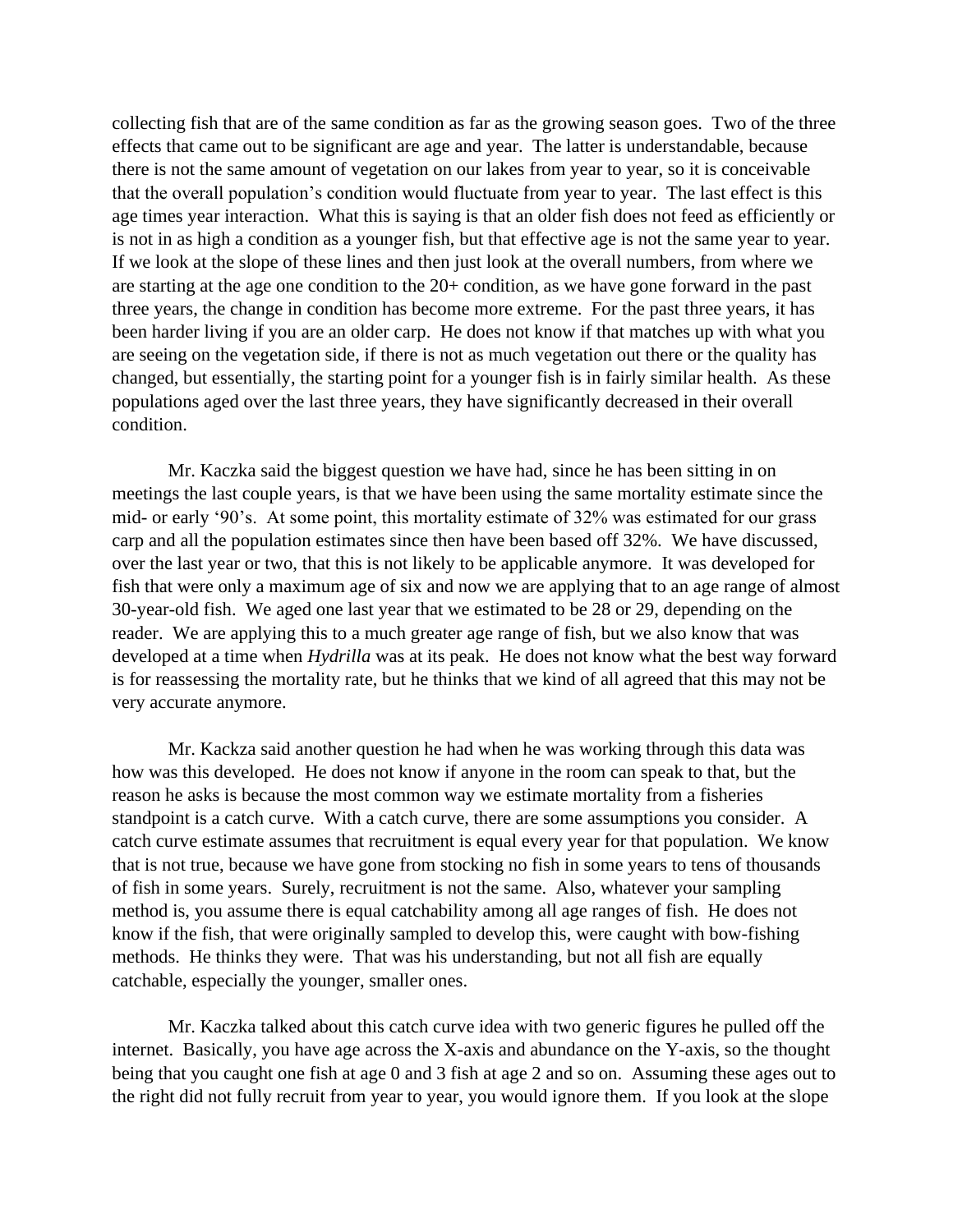of this line, it gives you your mortality estimate. What he was thinking would happen when he applied a similar idea or plotted our catch curve, he thought we were going to have a shotgun pattern, where there would be no discernable pattern or downward trend. This is what he saw from the past three years of collections. As expected, we do not do a good job of collecting our smaller, younger fish, but surprisingly to him, we did see this nice curve down here starting at age 6 down to about age 12. He says age 12, because we know these teenage fish were not stocked by us, but just got into the system during high water events and there are only one or two of them. This one high dot on the right is our 20+ old fish that are not feeding efficiently. What he did was truncate the data between fish that were 6 years old and 12 years old, and that gave us a mortality estimate of 43%. That is somewhat surprising or unexpected, because what we talked about in previous meetings was that fish are probably living a lot longer than we originally expected and that 32% was probably an overestimate. He would caution against putting a lot of weight into this number, because it is not accounting for differential recruitment across the years or our ability to sample the whole age range that is out there.

Mr. Kaczka referred to the maps of where we were collecting fish. It is a relatively limited area of these two lakes that we collect fish from, and we are only getting about 100 fish per year. This is more interesting to him and something he wanted to look at, but he would not take it to the bank as our new mortality estimate. In fact, he thinks it is lower than originally estimated overall, not higher. He does think that is something we need to talk about. Moving forward, how can we get a better estimate of what the mortality is among this population? We were discussing this earlier in the truck. Do we really care so much about knowing the exact number of fish that are on the lakes? What is more controlling when it comes to aquatic vegetation, 50,000 grass carp that are all 25 years old or 10,000 grass carp that might be 6 years old? The overall number of fish out there may not be that relevant. It is more so looking at the number of fish that are of an age that they are still feeding efficiently. That might be something we discuss moving forward. Maybe applying a von Betalanffy growth curve, which he has done, but did not include in this. We might consider looking at length, age, and the overall age structure of our population, and making decisions based on the age of our population and not the overall numbers. He does think that would be worth discussing moving forward.

Mr. Kaczka showed a few pictures. He does not know if everyone is familiar with the process of removing an otolith and aging a grass carp. We go out and collect grass carp. This was a better night for us. This is our technician Mr. Cribb and Mr. Riser from S-C that came out to collect one night and pull otoliths the next day. It is a pretty nasty procedure of cutting open the head and removing the otoliths from an area just below their brains. That was all he had. He offered to take questions. As far as the mortality estimate goes, he does not know what the hard answer is as far as how to develop a new metric, but he thinks that needs to be the focus of efforts moving forward. How do we gauge not necessarily how many fish are out there, but how many fish are feeding efficiently?

Ms. Moorer said the few things she jotted down while Mr. Kaczka was talking concerns comparing the older group of 20+ year old fish to that condition factor of 1. She said he did a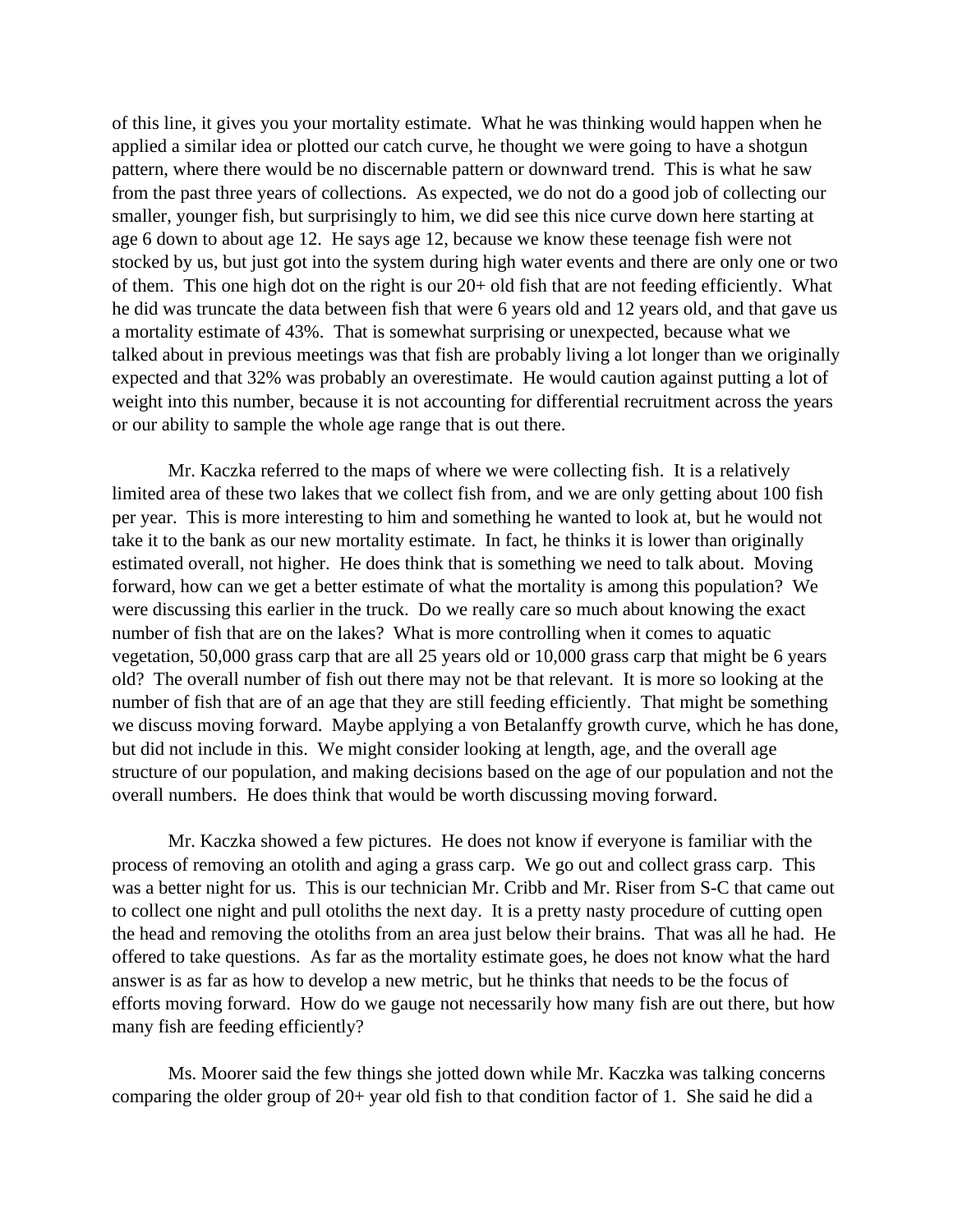good job of explaining where that condition factor came from, as well as comparing them and looking at the vegetation on the system. The vegetation does change from year to year based on environmental factors. She would say in the past few years, maybe three years or so, we have had an increase in vegetation on the system. We have not flown imagery in the past two years due to Hurricane Florence and a couple other events that kept us from doing that. We are sampling in areas where we know we have stands of *Hydrilla*, where those fish would be. We also need to be thinking about how carp move through our system. That is something, from the standpoint of S-C management, which would be beneficial. We have talked about it with Troy Farmer at Clemson University and getting that kind of information would be helpful when we are thinking about management using grass carp.

Mr. Kaczka said because we are so limited to where we can sample by the guy we hire, it would really be nice if we could collect these fish over a longer period of time and do it on our own, so we are not so reliant on other folks. It would also allow us to get fish from other areas of the lake. The issue with collecting them later in the year, out of the growing season, is the fish really may be in poorer condition. We talked last meeting about, if we can for the next year or two, collecting fish around this time of year, comparing them, and trying to correct for any differences in condition due to the day of the year or seasonality. It would not be something we would collect right now or in the next year or two and say here is the answer. Rather, moving forward for several years, we could correct for it and divorce ourselves from being so reliant on this small timeframe and small spatial scale for collecting these fish.

Mr. Page said the original guy that did that was Phil Kirk from the Corps of Engineers (Corps), working with our fisheries biologist at the time, which was Miller White. It is an interesting number Mr. Kaczka is looking at. That 43% might not be as far off as he thinks, because of total overall age. As that population in the original study aged, the first few years, the mortality was 20-22%. It gradually went to 24-32%. He thinks it got as high as 38% in the end. He said Mr. Holbrook probably looked at that report.

Mr. Holbrook said he wanted to bring up one thing that Mr. Kaczka did a good point of mentioning. As the time range was shown, it looked like the fish that were recruited to the year were 4-5 years old and then it goes down from there. One thing we need to be careful about, when using a metric like this to estimate mortality, is one of the givens we must have is equal recruitment and we do not. Two of those years, we probably stocked close to 100,000 fish. In other years, we stocked 10,000 fish. To try to compare those years, it is not a fair comparison. In the years when 10,000 fish were stocked, it is going to look like a lot of those fish died. That was going to be his question for Mr. Kaczka. Could the stocking numbers be incorporated and kind of come up with differential numbers for how that should impact the mortality curve?

Mr. Kaczka said he has not done so, but he thinks there is a route for that. If this is all he has to work off of, then he is ignoring age 1-5 fish. Since these are on the ascending portion of the curve, this is saying that we are not collecting them in numbers proportionate to the numbers out there. His understanding was the original mortality estimate was done in '95 or so, or within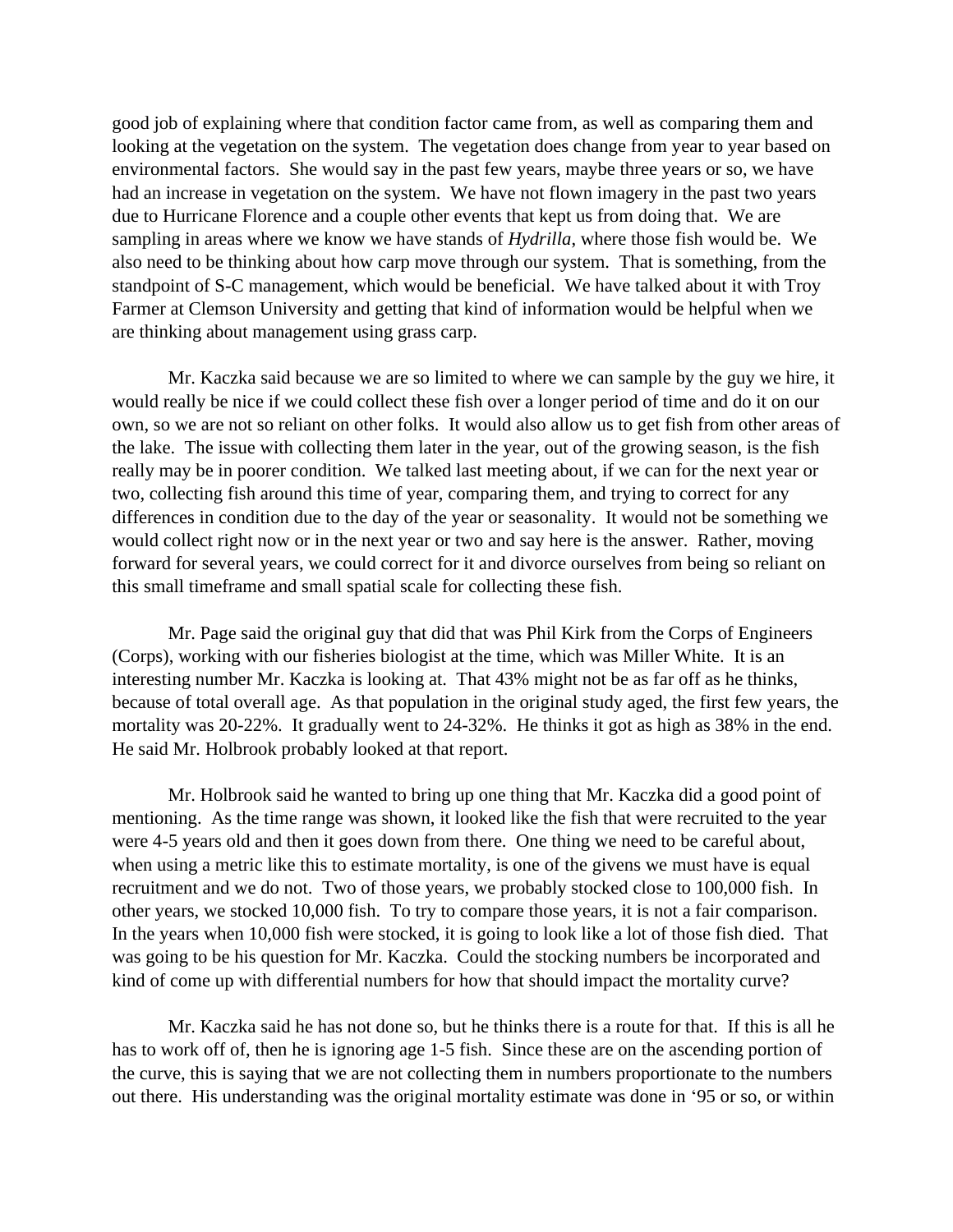6 years of the original stocking, so they only had a maximum of 6- or 7-year-old fish out there. If they were collecting fish via bow-fishing, he does not know how they were doing it. He does not mean to say it was wrong, because he just does not know how they did it.

Mr. Page said they were bow fishing. They had a bounty on them. Mr. Holbrook said he looked through a lot of that old stuff, just familiarize himself with it. It was bow-fishing and it was a catch curve analysis for mortality estimates. The one thing we do not have, which would be useful information, would be their raw data. He would love to know their length at age. We expect that growth was much quicker. Maybe they grew to a size by age 2 that was recruitment to the year, whereas it may now take 4-5 years to recruit to the year.

Mr. Kaczka said one thing that kind of stood out to him was when we look at these young fish, aged 1-6, we have representatives out to over 1000mm. When talking about those young fish, there is not even the same feeding efficiency or growth rates within that younger age group. We have some fish that are smaller and those may conceivably be your 1-, 2-, or 3-year-old fish, and the bigger ones may be your 5- or 6-year-old fish. A fish may be reaching its maximum size in its first 5 or 6 years and after that may only have another 100-200mm of growth. That is another reason for warranting kind of forgetting about the overall number out there and focusing more on the number that are within the young age class. There may be 100,000 fish in the system that really are not doing anything and do not have any natural predators essentially. They are just swimming around, biding their time until they die.

Mr. Page said that is one of the reasons why we like the maintenance stocking to go a period on pretty consistent numbers. We will continue to have that same age class being recruited at the same level based on what we are putting in. That kind of justifies some of those years. We are stocking to keep that number in that range. Mr. Kaczka is right. They are not eating as much when they get older and there are no predators, so the mortality of that is weird. That draws us to another question. Do we need to determine a way to develop that mortality rate for those fish aged 4-8, so that we are getting good bang for our buck?

Mr. Kaczka said that would be the most valuable. He thinks it is safe to say, regardless of what type of vegetation is out there, these younger fish are feeding efficiently, and they are growing well. Knowing a mortality rate among that age group, 1-6 or 1-8, that is the real factor, but it goes back to how do we get that, knowing that this is our data and we are not really good at collecting these small fish. That is something that he did not know if there were any thoughts from anyone in the room that is involved in fisheries.

Mr. Holbrook said he is thinking you may not be as bad at collecting those fish as you think. If you look at those 5- or 6-year-old fish and track that back, he thinks that is the year that 100,000 fish were stocked. If you have a timeline, where you have 10,000-12,000 fish stocked per year, which is what we were doing in those 2, 3, and 4 age classes, you may not get that giant peak at 5 or 6. You may be collecting efficiently. Mr. Kaczka said proportionally speaking, the peak may be in a different location. If we can get the stocking numbers, that would be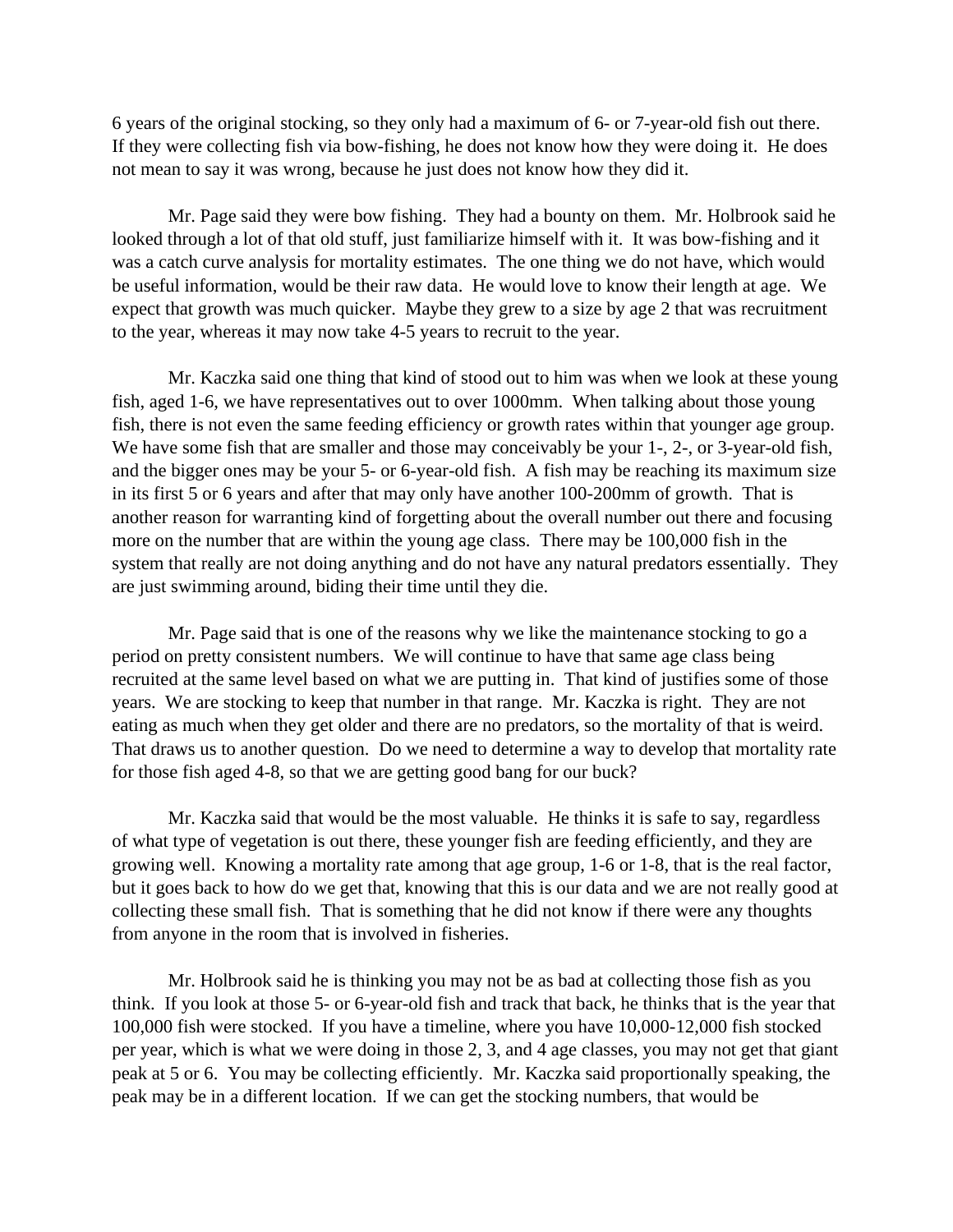something he could figure out a way to work into this and correct for it. That would be a route forward for having a better, more useful mortality estimate.

Mr. Page asked if Mr. Kaczka needed to do more sampling, if he had time to do more sampling, and how much is it going to cost. Mr. Kaczka said we collect these fish in late summer and early fall, which is kind of in between some of our other field seasons. Right now, in December, January and February, we do a lot of gill netting on the lake. We do have a break between February and March/April, probably a six-week period that we could get back out there. We would have to correct for any seasonality in conditioning, but we could do that. Without us trying it, he does not know what sort of numbers we could collect on our own. He would be willing to contact our guide and say we were thinking about adding a second season in late winter/early spring, and the guide would be willing to do that. That might be another way to increase our numbers, but he does not know that we would be getting outside of that small geographic range. He does have interest in seeing what carp in the upper parts of Lake Marion on other areas of Lake Moultrie look like.

Ms. Moorer asked about shocking in the February time frame. Mr. Kaczka said the reason we thought of shocking over the wintertime was because of last year, when we were getting ready for our annual bass surveys. We always take our electrofishing unit out and make sure it is running well. Normally, in the warmer months, when you shock a grass carp, they shoot out of the water and they are gone. You are not going to get them. When it was cold out, they were coming to the surface and staying put. He thinks there might be a way for us to collect them via electrofishing when it is cold out. He does not know what the numbers would look like, but just take a day and go to an area where anecdotally there are a lot of carp that have been seen by other folks out there. The S-C staff are out there in shallow water and he is sure they have seen carp. That was kind of the thought for additional sampling this year in the colder months, to do it with electrofishing.

Mr. Page said we can talk about it after the meeting, but if you guys have time in the next month or so and think it would be beneficial to that data, we need to try it a couple times. Mr. Kaczka said they are in the process of bringing on a new biologist, and a one-person addition does not seem like much, but right now our region 4 staff is at three, so that's 33% increase in personnel. If this were to become a valuable thing for us, there is always the possibility of any funding you might have to hire on an hourly instead of putting that money towards hiring a guide. It would probably be cheaper. That is something we can discuss outside of this setting. Things to consider. We do have a little more personnel help coming.

Mr. Page asked the Council if they would like him to explore that, if you think it would be beneficial. He cannot make that decision for you. Well, he can and present it to you later, but he would rather have you on board to start with. Ms. Moorer, Ms. Lognion, and Mr. Simmons thought it would be beneficial. Mr. Altman said he could talk with his folks and see if they would mind helping. We could come down and bring our boat and help you, because we have a little free time here and there. Mr. Kaczka asked if they had an electrofishing boat. Mr. Altman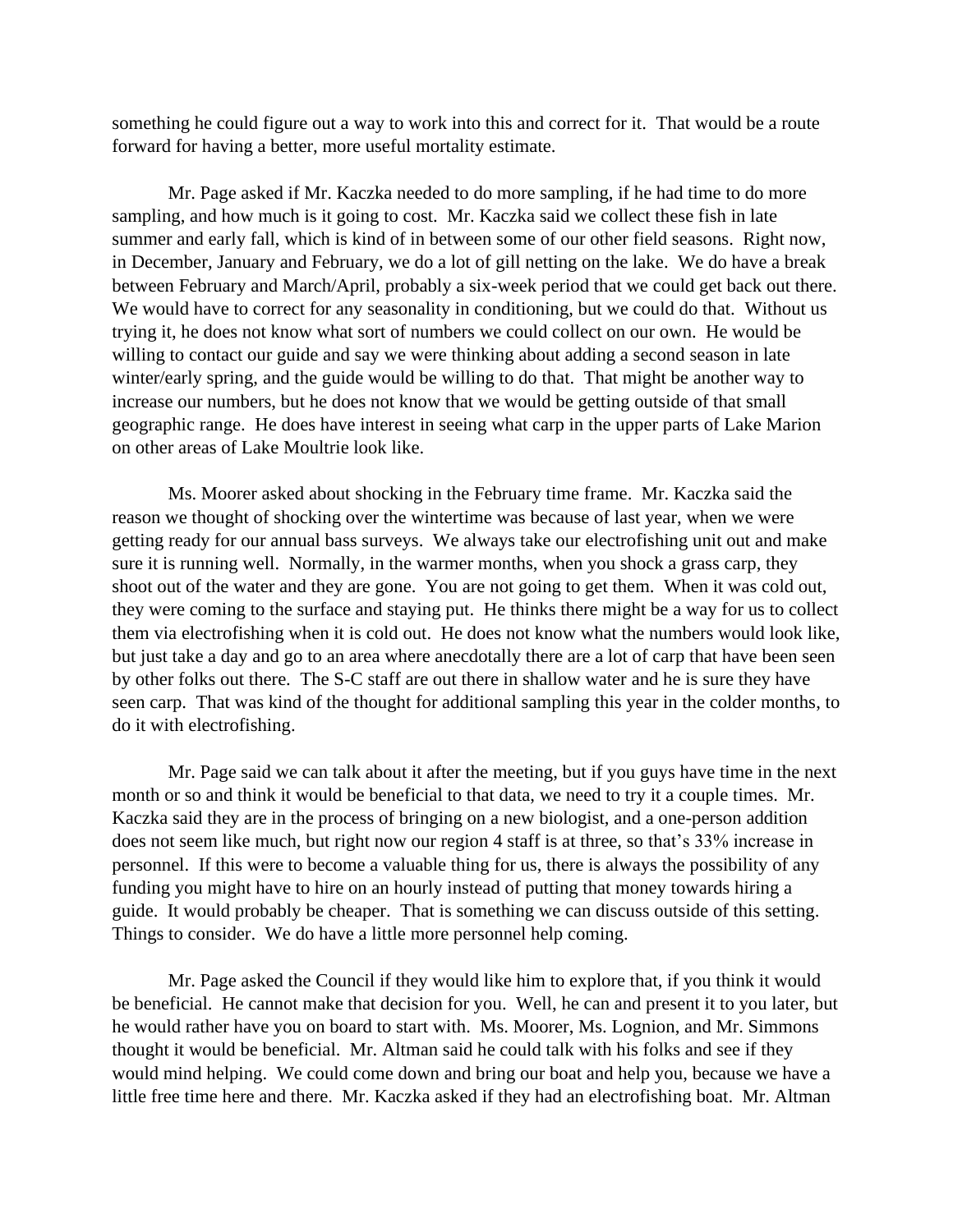said they have several of them. Ms. Moorer said S-C could give you a guide to show you were to go. Mr. Kaczka said that is really valuable, because where we are going currently, the guide we use bow-fishes several days a week, pretty much every week, but he sticks to that general area, so he takes us where he has seen grass carp the week prior, but he does not think he spends time up in the upper portion of Marion or other areas around Moultrie where there very well may be grass carp. Mr. Page said if he is a good guide, he is taking you where the fish are. Mr. Kaczka said it seems like the areas he takes us a lot of time were always full of grass carp the week prior or two days ago and we could have had a hundred in one night. That is fishing.

Mr. Page asked if there were any other questions for Mr. Kaczka. There were none. Mr. Page said he would get together with Mr. Kaczka to figure out some details and thanked him for the presentation. It was greatly appreciated. Mr. Page moved on to Ms. Moorer and her presentation of the review of hyperspectral species analysis data for the S-C lakes.

Ms. Moorer said she is going to start with a quick overview. She has one slide that goes over what we treated this past year, vegetation-wise, on the S-C system, which she showed at the last meeting. The main point of this slide is that we treated 1400 acres of invasives. A lot of time, across our system, you will hear people talk about treating native vegetation. In the S-C program, our goal is not to treat native vegetation unless it is impeding navigation, causing intake problems at our water systems or at our generating facilities. The last two rarely happen, because those intakes are in deep water areas. Where we treat some native vegetation is usually in a residential area and it is blocking someone's access to their ramp or their pier to fish from. Some of our commercial facilities are treated as well. You will see that number at the bottom is the 147. Within that 147, there are natives such as water willow, duckweeds, pondweeds and some algae, but most of that is water primrose and alligatorweed, which are invasive plants. Our largest number was 701 with crested floating heart (CFH), which we have been battling since 2005. Giant salvinia was the next highest, at right under 600 acres treated this year. That was found in the summer of 2017. It is a continuing and growing problem. We have had a mild winter this year. We were talking on the way up here and Mr. Kaczka said they were near Santee State Park, setting gill nets, and saw a raft of giant salvinia floating down the middle of Lake Marion, still green. What we can hope for and everyone should pray for tonight is a cold winter, maybe 20 consecutive days of freezing weather, would help us out. Those are our numbers for the year, 1443 in total invasives, and 147 in residential areas across the S-C system, Lake Marion and Moultrie combined.

Ms. Moorer said the rest of these slides are going to be an overview of our hyperspectral survey that we did this year. This year, we switched to satellite collection. The past 15 years, we have collected data with Galileo Group out of Florida. They did that via fixed wing aircraft. They would collect the data. Normally, we would collect late season: September, October, and November. The idea behind that is to give the reservoir time to drop a little bit and let the vegetation top out, so it is close to the surface of the water. Hyperspectral, depending on the clarity or turbidity of the water, can only penetrate a foot or two into the water. We really want that vegetation to be topped out, so we can get that signature off the imagery. We went to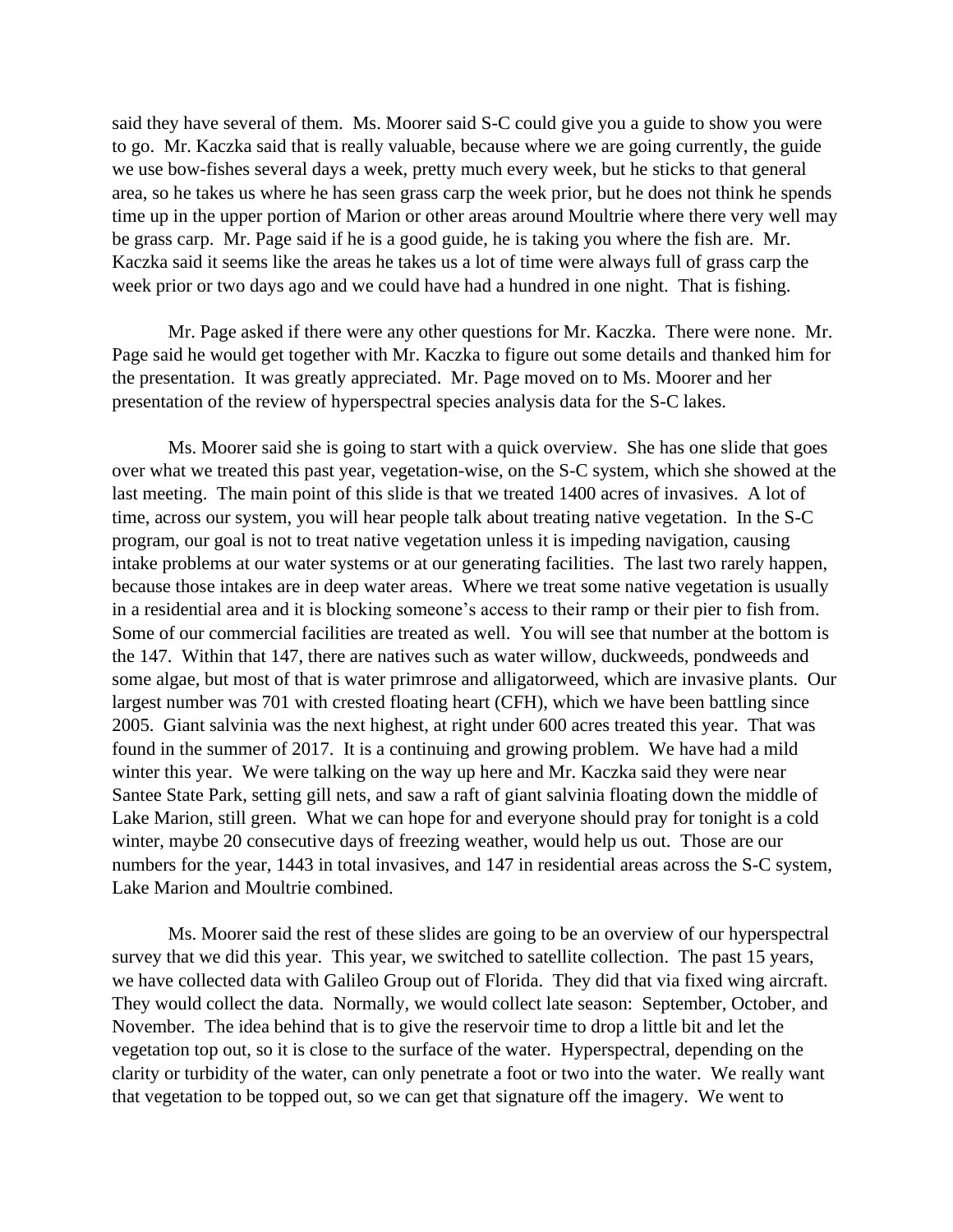collection through satellite because it was a cost savings to S-C, but the data collected is just as good. It is a newer technology, so it is something we switched to this year. These are our final numbers for invasive species. These are still being tweaked. We just awarded this purchase order in November, so we have had a month and a half to analyze that data, so they could adjust a little bit, but not that much. At the last meeting of the Council meeting, we talked about the *Hydrilla* number could change a little bit. That number stayed the same, right around 143 for the entire system.

Ms. Moorer said the good thing about the satellite collection is we can target dates. Weather and water clarity, we can kind of work around. Note at the bottom, this data was collected July 30 – August 2. Every time that satellite passes, we can select a window that looks best, water quality wise, for the system. We might be at a lower elevation or we might have lower turbidity, so that is the best time to be collecting some data. Going forward, what we may look at doing is collecting floating leaf, pads, and things like that earlier in the season, when they are doing their best. Later in the season, sometimes our pads start wilting away with the heat, when it gets a little extreme in the August and September timeframe. We want to look at our submersed species later in the season because they are topped out and closer to the surface.

Ms. Moorer noted the final number is 1707 invasives. CFH was at 777. On the previous slide, we treated about 700 acres of CFH, but this was only collected in one little snippet of the summer season. Depending on water levels and water temps, it is usually around June to September when we really see CFH taking off on the system. That varies from year to year based on water conditions. You will see *Salvinia* up there at 279. She whole-heartedly believes that there is a lot more *Salvinia* on the system than that. That could be because it is so small. She really thinks we do not pick that reflection up when we are in standing cypress areas. A lot of the places where we are treating *Salvinia* is in these back-water areas that are inundated cypress areas. Satellite imagery is not going to pick up that *Salvinia* signature. It will pick up that cypress signature before it will pick up the *Salvinia*. *Hydrilla* stayed the same at 431.

Ms. Moorer stated for native species, this slide is what we broke them down into, and some of these are grouped together. We grouped our native floating leaves. You will see lotus, waterlily, *Nuphar*, and watershield grouped together. Those plants are beneficial in the same way, so it is a cost savings for us to group them together. We do not break a species out unless we feel like we really are looking at that species. You will see the eelgrass is pulled out. It is a submersed species. We pulled it out of the native submersed because we are really interested in eelgrass right now. From a fisheries standpoint and a waterfowl standpoint, that is what we like to talk about, *Vallisneria* or eelgrass. Right now, we are at just under 23,000. It was mapped at the same time, late July to early August. That puts us at about 14% native vegetation mapped on our system. We have, in the memorandum of agreement (MOA) between S-C and DNR, a goal of 10%, which is roughly 16,000 acres of native vegetation on the system. We have got a new MOA in review now to push to a 15% goal.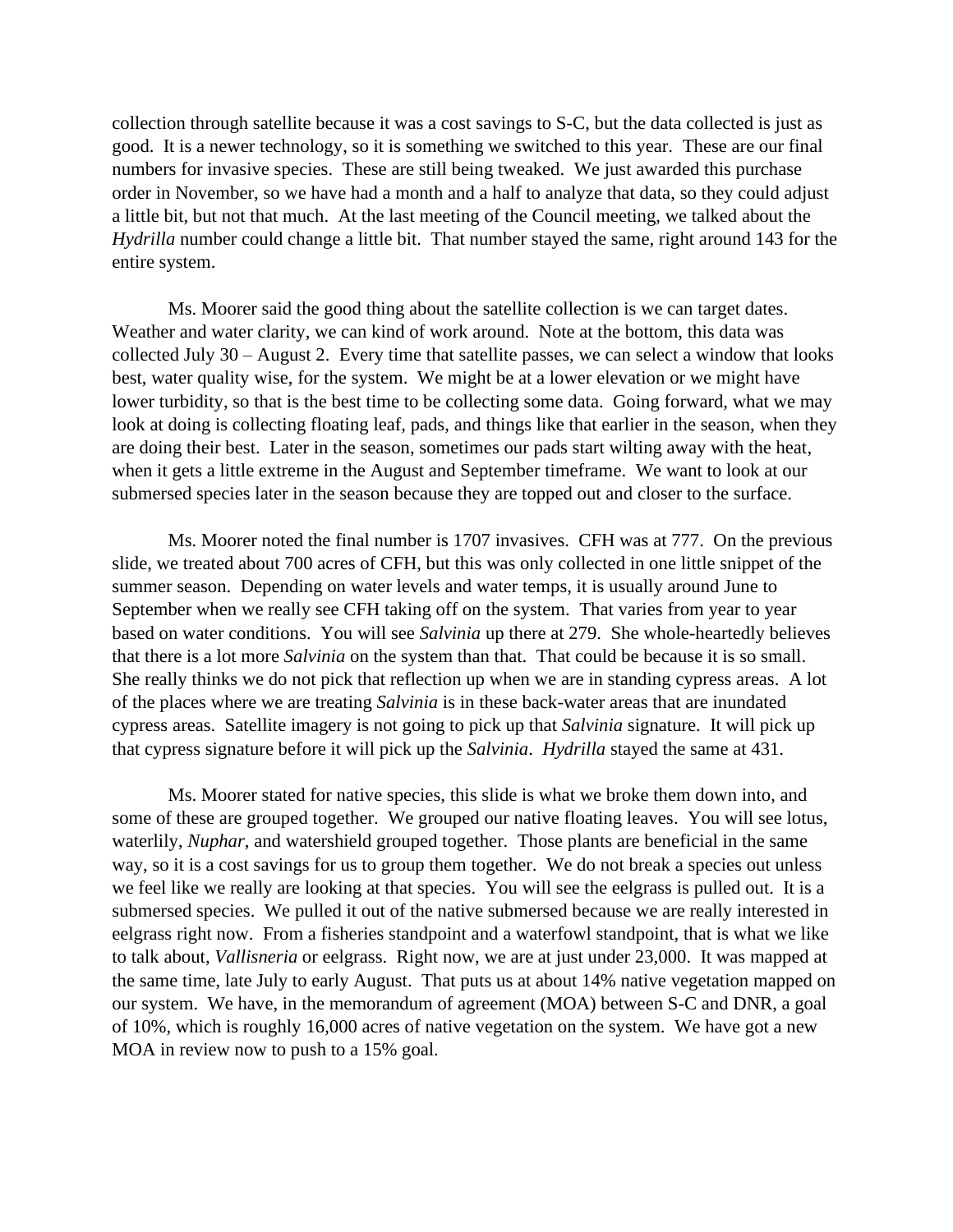Ms. Moorer noted that 2017 was the last time we flew Galileo data, which is the fixed wing aircraft data, and this number is close. She believes it was at 23,000 or 24,000 total. She really expected it to be a little bit higher. When she got the numbers back, that is what she was really thinking, especially with eelgrass. In 2017, we were running around 1100 acres or so. What we are seeing visually on the system, by being out every day, she really feels like the acreages are much higher. She does not know if it is just growing pains with this new satellite collection, or that it was collected in July and August. There is not much in that early season, but the water stays warm, so the vegetation was still booming into November. She asked if anyone had any questions on this.

Mr. Page thought the eelgrass was an interesting number, but he thinks eelgrass is probably one of the major species that is going to be affected by algae growth, because of the wide leaf. Ms. Moorer said it could be throwing a signature for algae instead of eelgrass. Mr. Page said all his photogrammetry classes, they always told us that certain species would not send that reflection out if it was covered, and if you have ever been around eelgrass, you will know you have that dirty looking algae coverage on it, which changes the reflective value of it.

Ms. Moorer said for the last few slides, she has some points about how we can improve on the new satellite collection and ground truthing, and we are going to get some more input from you guys about that. These pictures and videos were taken in late September or the first week of October. This is eelgrass right here. Everywhere we went, especially the northern side of Moultrie, this is what our shorelines were like. We would stop every so often, throw a rake, and pull up a sprig of *Hydrilla* mixed in. We did not see any huge stands on Moultrie like that. We do have larger stands of *Hydrilla* on Marion that were spot treated with ProcellaCOR. We have talked a lot about ProcellaCOR at these meetings, being a selective herbicide that does not affect eelgrass. We would go in and spot treat those areas where we had *Hydrilla* growth, especially on Lake Marion. There is a video on here of an area that Mr. Guerry and another staff member treated a few summers ago that had *Hydrilla*. It was all eelgrass with *Hydrilla* mixed in. He treated with ProcellaCOR. It is all eelgrass right now. The video is nice to look at. Both pictures on this slide were eelgrass. As stated, when you throw a rake sometimes, you would pick up a piece of *Hydrilla* mixed in. We have eelgrass and pondweeds and all that. You just have to look closely to find what you are looking for. It is the same thing with this picture of a rake toss. You will see a whole bunch of *Vallisneria* right there, with *Hydrilla* mixed in. It is spindly that time of year, but it is *Hydrilla*. Along the shoreline, you see we have a good growth pattern all the way out. The elevation on our reservoir, she went back and checked this date, was only 1 or 2 foot low. It was not extremely low. Pads had a good year. That is watershield with water lily mixed in and Mr. Riser on the front of the boat tossing. You cannot really see it on this, but underneath all this is a whole bunch of *Bacopa*, milfoils, and bladderwort, which are all native species that are all part of the native submersed category in the hyperspectral collection.

Ms. Moorer moved on to a picture on Lake Moultrie in an open area. You will see on the rake some Val. It is not what she calls technically topped out, like you saw in the previous pictures, but it is there. She does not know if you can see this dark line, but that is a bed line. It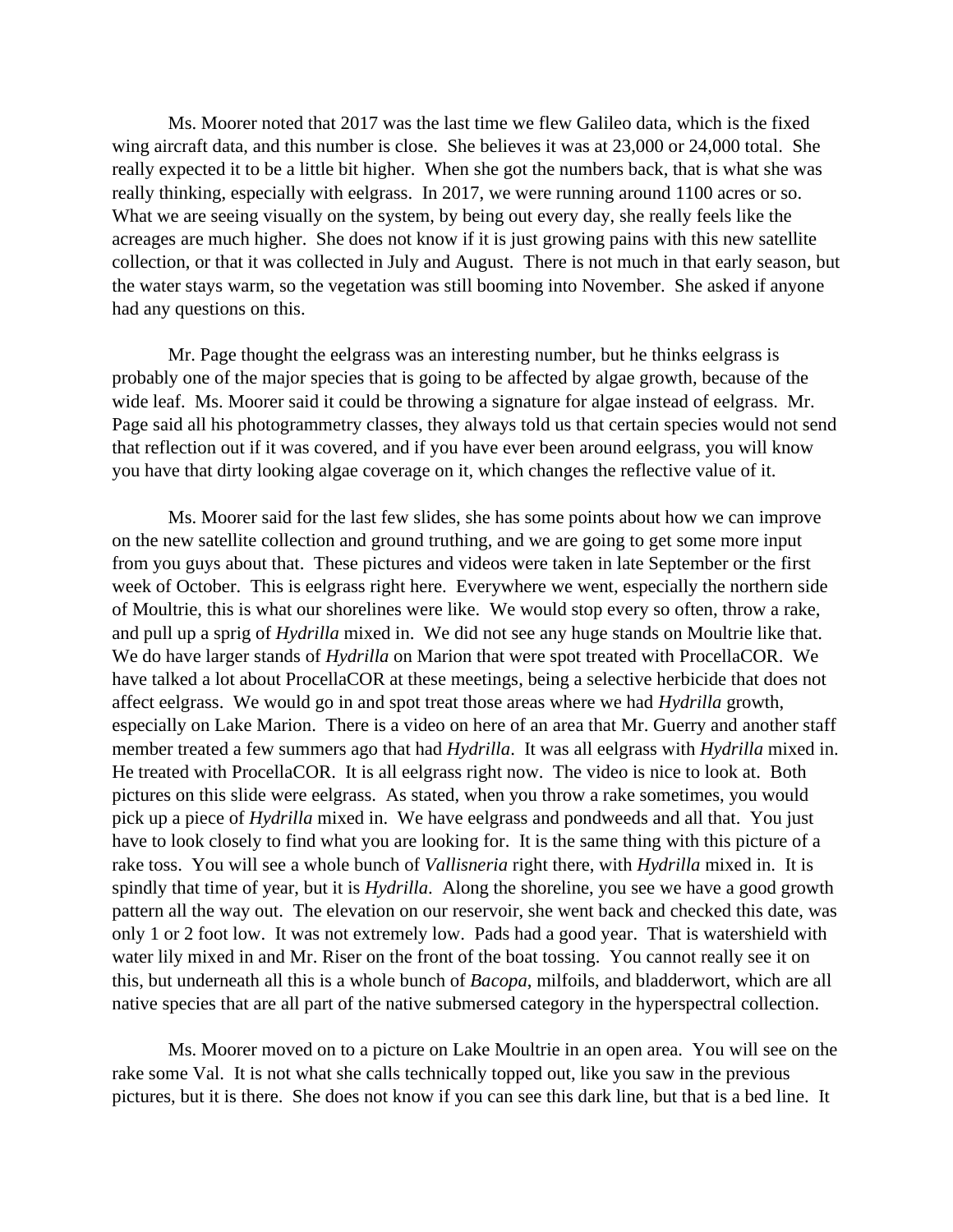is nice to see that we have val moving out into deeper water, where you would not really expect it in higher wave action areas and pushing further out into the reservoir. Next, she showed a panoramic view with a lot of watershield. That is something a lot of our waterfowlers are interested in. They like val and watershield. We did a vegetation project, that we talked about last time at the Council meeting, which mainly focused on val. There was a section of that where we did watershield as well, trying to move watershield to upper Marion and get it established in that area. This video is just a backwater area on Moultrie. You see a lot of Nuphar, which is a native pad, with some watershield mixed in. She moved on to the val area we were talking about where Mr. Guerry treated two seasons ago with ProcellaCOR, maybe the first season that it hit the market. ProcellaCOR is a new active ingredient that we have in our tool bag now to use. It will take out *Hydrilla* and it does not damage *Vallisneria*. It has a little bit of activity on pondweed and naiads. It will bang them up a little, but they recover fairly well. This video is a little longer. All that is val. This got treated with ProcellaCOR two seasons ago. There is watershield mixed in. This is the kind of stuff we are seeing on the system. This is an area where she would suggest going to shoot carp.

Mr. Bussells added that we are really excited about this new hyperspectral imaging from the satellites. It is not weather dependent. We are not relying on airplanes, but like Ms. Moorer was saying there are growing pains associated with this. We need to collect more ground truthing points. You know there is a combination of vegetation, like eelgrass mixed with lotus or algae growing on eelgrass. There is a distinct infrared signal that is associated with that mix of plants. The more ground truthing that we do over the next few years, the better this will get. Mr. Page stated you will be able to isolate those signatures better, and Mr. Bussells agreed. Ms. Moorer noted in the picture, that all the vegetation is topped out val. We really like to see that at S-C. She knows those Lake Greenwood folks were not happy with that, but we are. Thankfully, the Lake Greenwood folks let us poach some of their val this year and bring it back to the S-C system, because we did do that. It has been quite a few years since she has seen that on the system, and she has been in this group for 13 years. She has been through the yo-yos of 100,000 grass carp stockings, no grass carp stockings, and 10,000 grass carp stockings. It has been quite a while since she has seen that kind of growth.

Ms. Moorer said after she showed you all those beautiful pictures of natives, she will show you a couple of the invasives we are battling. This is Bee Tree Lake on upper Lake Marion. It was full of *Hydrilla*. We treated the *Hydrilla* a couple of times up there, doing some spot treatments before treating the whole area. This was an area full of cutgrass. If you remember a few years ago, we had some requests to treat some cutgrass areas on the system to open them up for waterfowl, and we did. Of course, as you remove something, something else is always going to move in, in its place. It has been *Salvinia*. We are treating that area. The area on the left is Elliott's Millpond Slough. It is one of our first areas that we tried fluridone on *Salvinia*. It is a backwater area. We have treated at very low rates. It is a five-bump treatment. We did 30ppb for five treatments about 30 days apart. It requires some testing of water concentration, but it was very effective.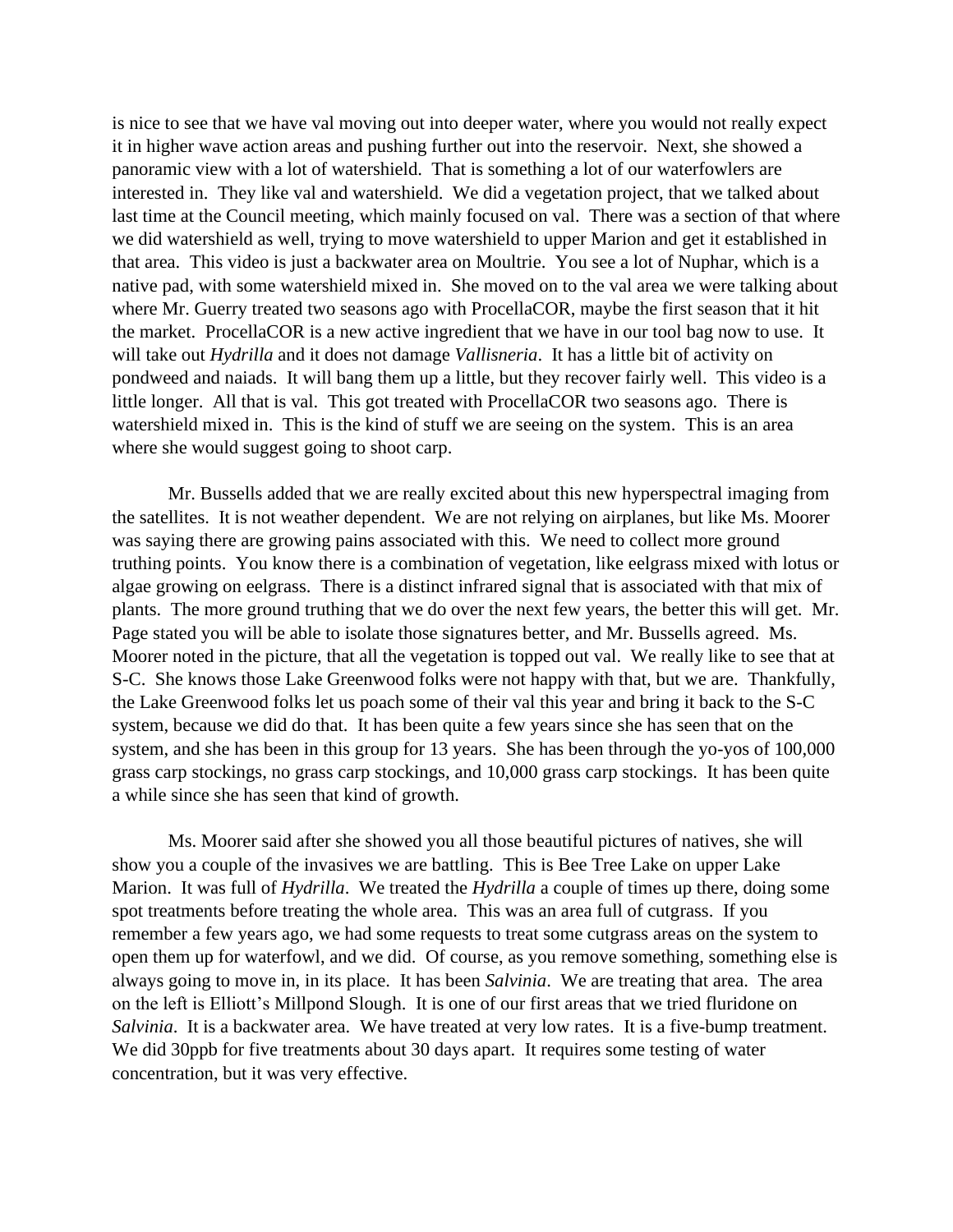Ms. Moorer said that is what we are focusing on in 2020, to start our program off by treating these backwater nursery areas with fluridone. The problem with fluridone is that it is not good in a flowing system. The S-C system is very much flowing system. We pick these backwater areas where the water kind of holds a little bit. We did it, Mr. Simmons, at Cola-Cola Slough. We probably will do Cola-Cola Slough again and get with Mr. Simmons about the irrigation restrictions. Mr. Page asked Ms. Moorer if they were using Sonar A.S. Ms. Moorer stated they were. Mr. Page asked would it be possible to do like what NC did on the Eno River and set up drip systems or feeders. Ms. Moorer stated S-C is talking to SePRO about that. They have systems now being controlled by mobile phones. We have looked at that, but the cell phone service in that area is very limited. She would say it is not the best idea there, and we are looking at power restraints. It is something we can investigate.

Ms. Moorer was really surprised on how well A.S. moved in this slough. She should have had an overview, but she pointed it out on the map. It starts at a highway where a bridge washed out in the flood of '15 and has yet to be replaced. You can walk to that bridge and we poured off 33oz. Ms. Moorer noted they poured 33oz. into 40 acres. It is only three to six inches deep in that headwaters of that creek area and it gets deeper further out. We literally poured 33 oz. off the bridge, and let it flow through. We went in and treated by airboat on the lower block, doing a transect with drop hoses. We came back one week later and did Fast Tests across that whole polygon and that whole slough area. It was distributed equally at 30ppb. She was surprised. She kind of questioned SePRO on that, but they stood behind it and they paid for the testing. They put us at ease. She thought there was no way this product is going to move like that, but it did.

Mr. Page asked Ms. Moorer if there is any way to use a granular product, maybe some of their selective release products. Ms. Moorer stated they did a couple other trials with Sonar Q, Sonar One, and she thinks we might have done Sonar PR. The problem in these areas is there is such an organic bottom, that the release profile does not really work with it. We went to the liquid formula. This is what Mr. Page is talking about if you are not familiar with Sonar products. A.S. is a liquid product. The same active ingredient, fluridone, is in their granular products. Q is quick release. PR is precision release. One is an extended release product. They do not perform well in organic, pluffy kind of bottoms and that is what they have in upper Lake Marion.

Mr. Page asked Ms. Moorer if they could suspend those. Ms. Moorer asked for clarification. Mr. Page said hanging a bag from a tree. Ms. Moorer thought they might could. Mr. Page suggested that or put one of those swimming pool things you put chlorine in, like some of those algae block holders. He said it would eliminate the bump. He thinks the biggest part of that is not the fact you want to keep it in there that long. It is the fact you must go back five times to check it. Ms. Moorer stated every 30 days or so we would go, and it was usually a cool day to travel to the site and do it. That is much better than chasing it with spray treatments. You can ask Mr. Stack how long he was in there, on Bee Tree Lake, fighting it with contact herbicides and systemic herbicides at lower rates. We were doing more man hour work spraying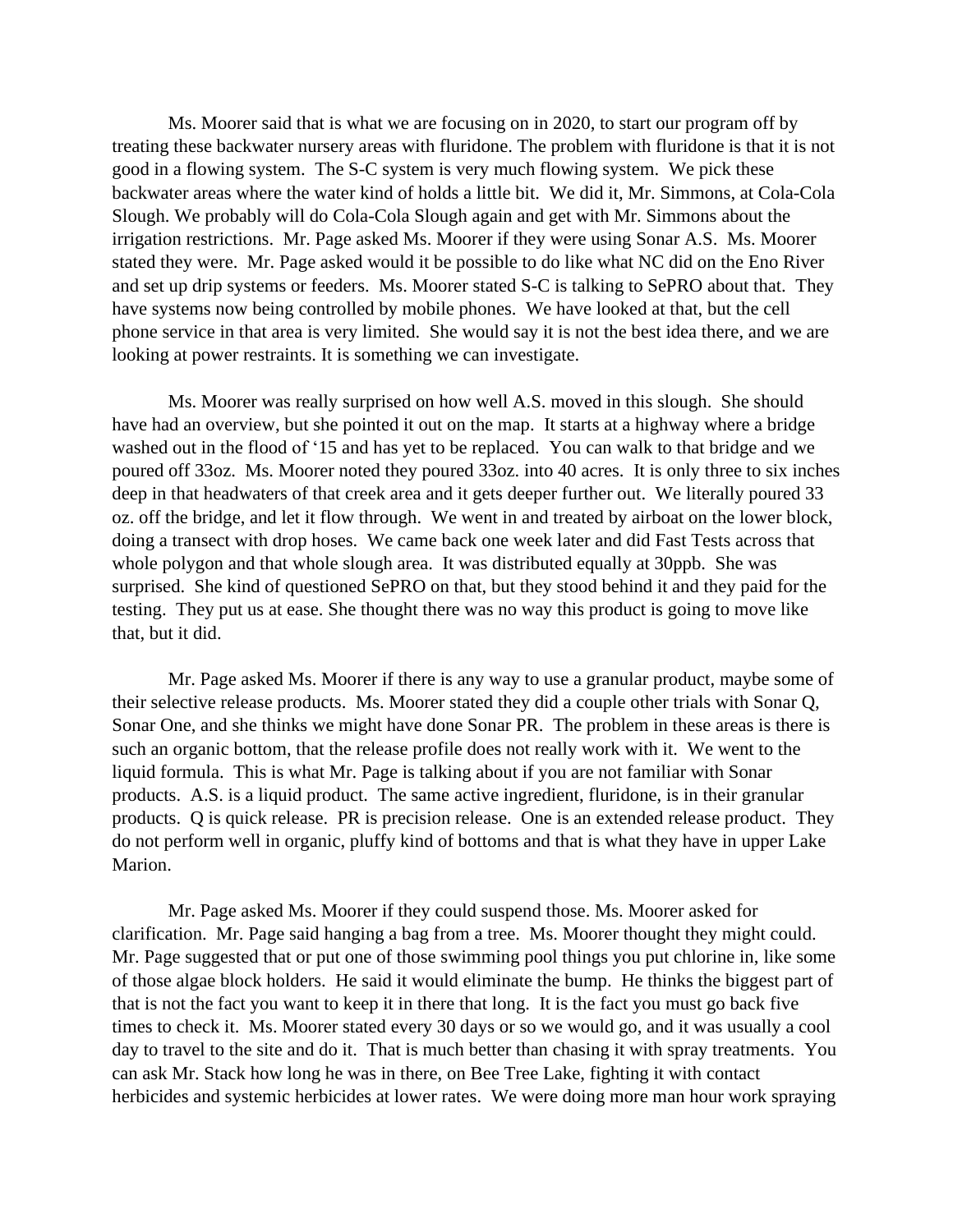than we did with having to go back and bumping it every thirty days. We do take into consideration the man hours it takes.

Mr. Page asked about doing it with a helicopter. Ms. Moorer stated a helicopter is an option on Bee Tree Lake, but not so much in forested areas, other than dropping granular through the trees to get it down there. Ms. Moorer said they could in Bee Tree Lake. This area was pretty much solid cutgrass and we did aerial treatments for two years in a row. There are a lot of organics in there. In one of these areas in Bee Tree Lake, we planted watershield. When she jumped off the boat, she was in organics up to her upper thighs. It was because of all the decay of cutgrass from the years of us treating it by helicopter.

Mr. Page had asked Ms. Moorer to investigate a buoy system to restrict the movement of *Salvinia*. He knows it is a pain in the butt with the Corps, but with that species and the Corps experience with it across the southeast, he thinks they might be happy to help. Ms. Moorer stated she really thinks that is something we should look at, especially in the cove areas like Cola-Cola Slough, Elliott's Millpond, and places we can boom off. It is not going to cause main navigation travel issues. It will just block people having access to those coves. There might be people cutting buoys and letting go of the line, but maybe not. She asked if anyone had questions about the survey or hyperspectral stuff.

Mr. Page said that is a two-edge sword, because they use to not fish in Cola-Cola Slough and all those places when it was full of vegetation until you put the helicopter in there. Mr. Page stated now it is open and a little bit more navigable, which is what some waterfowl hunters wanted. He would like to know just how many hunters have been over there, besides Mr. McCrary. Ms. Moorer noted Mr. McCrary has been good to us. When he finds *Salvinia*, he will drop a pin and send us a picture. Any time he sees something on the system that looks suspicious, he will send a picture. Mr. Page noted that is good. Ms. Moorer stated it is good to have built a relationship with those groups.

Ms. Moorer showed the slides from last time of the hyperspectral for *Hydrilla*. This is what we were talking about, Mr. Kaczka. We can go into areas where we know we have hotspots of *Hydrilla*. In upper Lake Marion, just outside the river bend, these areas were spot treated with ProcellaCOR this year by Estate Management, our contract airboat group. These areas in the bottom right were also spot treated. On Lake Marion, it is the same thing on the northern side right there. A lot of the pictures you saw earlier were on this northern shoreline, where we had a lot of eelgrass, *Bacopa*, and natives. That was where we would throw rakes and pull up *Hydrilla*. Not really a surprise to us that the hyperspectral came back showing some *Hydrilla* there. It was the same thing over at Duck Pond. She showed a zoomed in part of northern Lake Moultrie and pointed out Angel's Landing and Sandy Beach.

Ms. Moorer moved on to the chart that we all love looking at. This is our fourth year of the 10,000 grass carp stocking. It is what the council had talked about sticking with, a stocking plan that held us at 10,000 fish for five years. At the end of 2020, we will be at a population of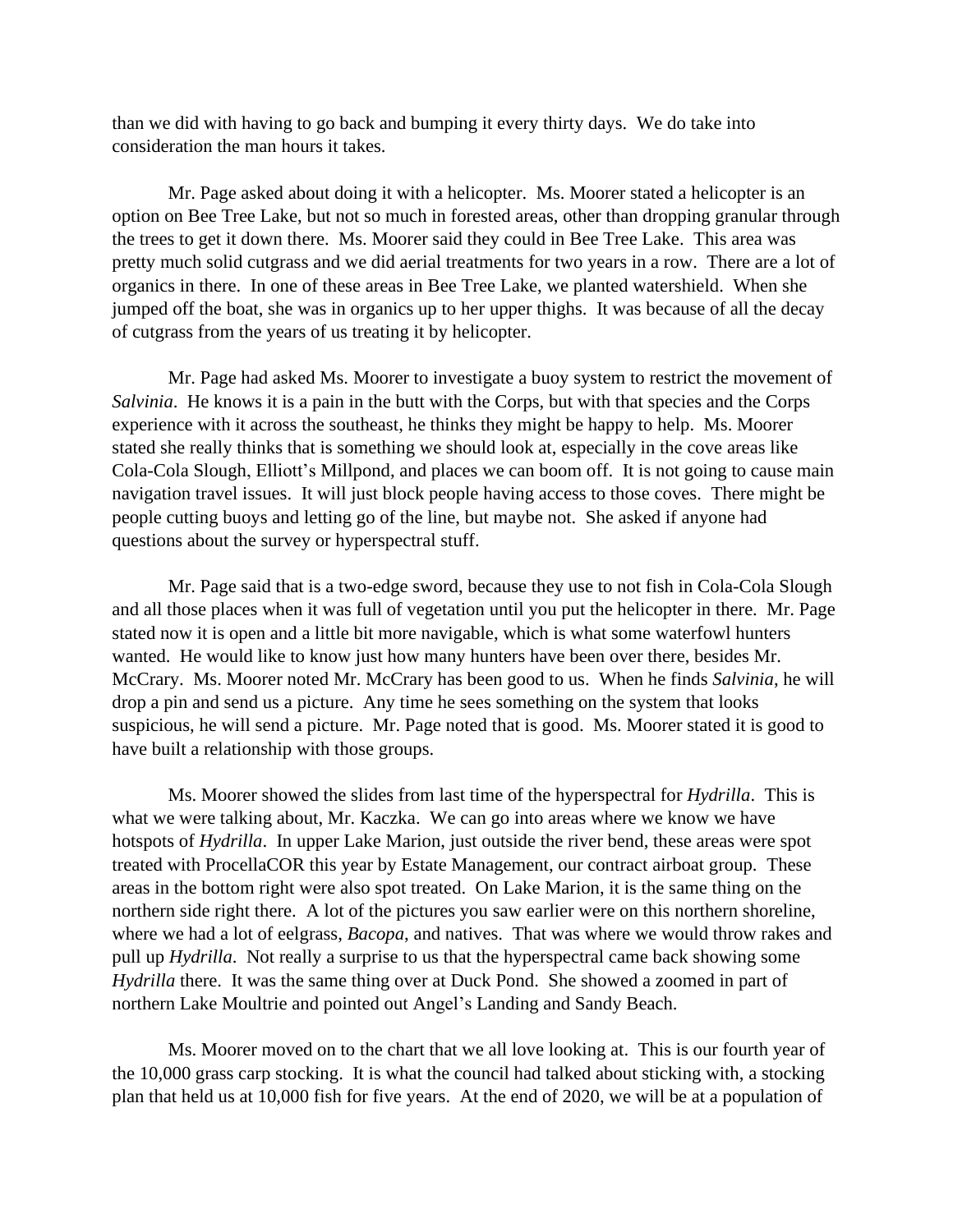about 38,000 fish. We are up to 41,000 this year with our 10,000 bump. She really feels like we are backing into the ideal number. She thinks we are nearing where we need to be, looking at Mr. Kaczka's data, what we are seeing on the S-C system, and how things are recovering. Earlier this morning, Mr. Holbrook said it is nice to see the val or eelgrass number compared to the *Hydrilla* number. You are looking at 1500 acres of val and 143 acres of *Hydrilla*. We are spot treating *Hydrilla*, but the grass carp are doing something for us. The val are recovering nicely, as well as other natives. She does not want to focus on just val. Our pondweed and everything else are looking great as well. It is just we look at val a lot, because that is what our constituents are concerned with. This is a breakdown of where we would be if we continue that 10,000 stocking at 32% mortality. You will see in 2020, we will be at 38,000.

Ms. Moorer threw these impoundments back in, because they were going to be part of the plan, but she did not know if they were in there or not. They might be in her comments when we discuss the plan a little bit. These three areas are impoundments to our systems. Church Branch has a carp gate, so they cannot move into the system. Fountain Lake is only connected by a culvert that does not lend to carp being able to access the main reservoir. It is the same thing with Dean Swamp, which has an overflow area. We may look at this, and lessen this amount of fish, but this is what we ask the council to consider allowing us to stock in 2020 for those three impoundments. She showed zoomed in areas of those impoundments. You can see where they are closed off from the system. Fountain Lake is a totally residential area. You can see where it is residential all the way around there. A lot of the 147 acres of residential work was done in Fountain Lake this year.

Ms. Moorer discussed things they can do to improve on their hyperspectral work. When thinking about 2020 and the timing, we might do the floating leaf survey earlier in the season, do the submersed collection later in the season, and do our ground truth scheduling better. A lot of what we did for ground truthing this year was our crews out ground truthing and sending that data back. We awarded the purchase order in November. It has been a few months of ground truthing, other than what we had already surveyed earlier in the season. That and the past data we had from Galileo has to be put into that analysis for ReMetrix. The more data in that analysis strengthens the confidence we have in the data. Confidence improves with more data over time. Just know that the analysis is going to improve over time with the satellite collection. She said that was all she had, unless you have any questions.

Mr. Page stated that he does not have those impoundments in the plan. It has been a gray area, because they are separate waterbodies, but he guesses they probably should be in the plan. Ms. Moorer stated they are inside our project boundary, but they do not have to be in the plan unless you want them in the plan. Mr. Page stated they are state waters in a sense, because you own them, so we probably ought to put them in the plan. He noted we kind of treat them differently, because they are really separated from the lake. The only ones we have in there are impoundments that are actually connected to the lake. Ms. Moorer stated she thinks you have Potato Creek in there because it is a WMA. Mr. Page agreed and noted that when the grass carp gate is not in place, that impoundment is connected. Ms. Moorer said it could also happen when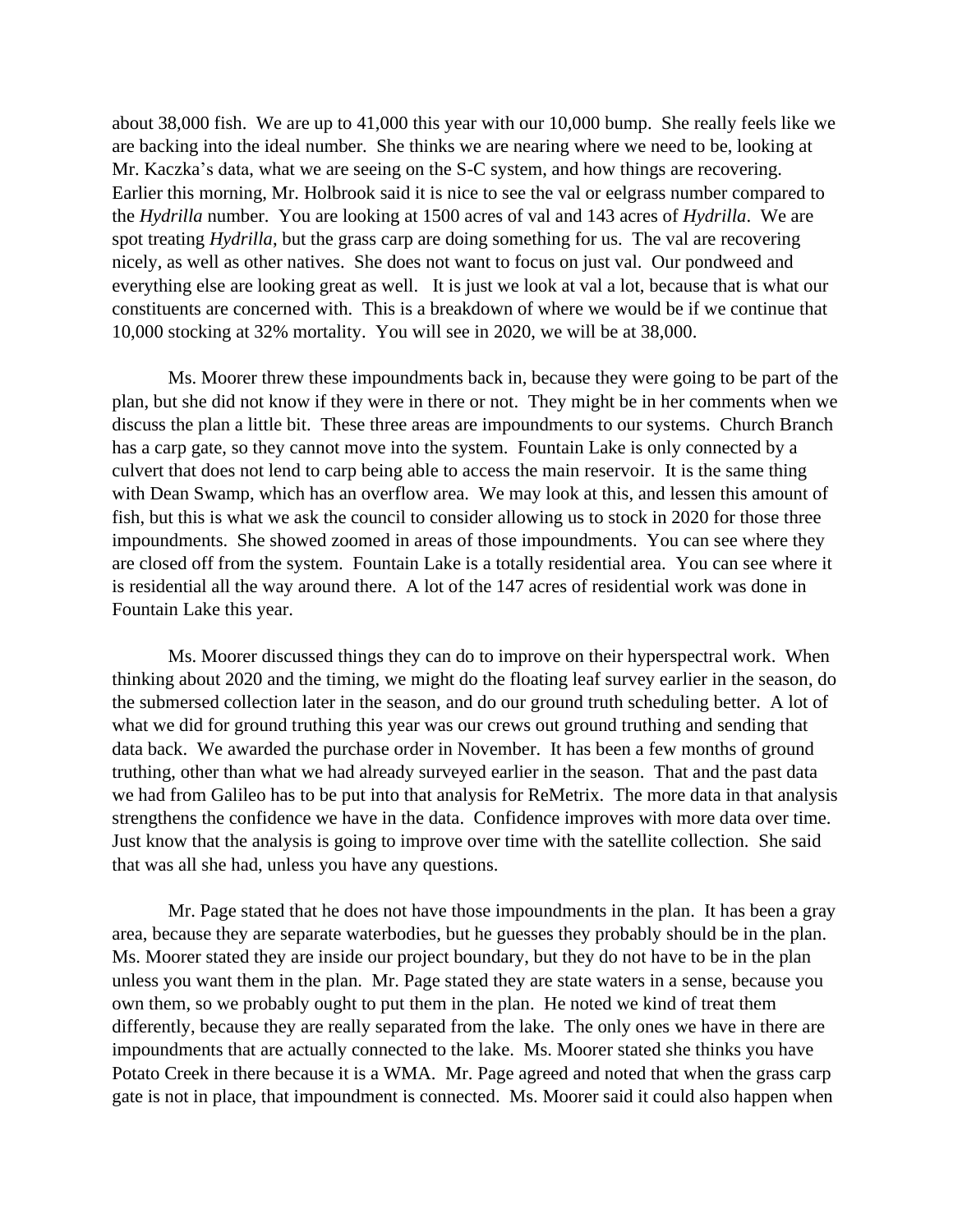it floods and goes over the road. Mr. Page stated at certain times of the year it is connected. The other you talked about are not. We need to talk about how they are in the plan.

Mr. Page said this hyperspectral stuff is neat and the fun thing about the hyperspectral from satellite is the resolution from the satellite is now greater than aerial photography from a fixed wing aircraft. He thought it was down 30 centimeters. Ms. Moorer said there is some question there with the fixed wing and the differences between them. She is trying to have JT come down from ReMetrix. She is happy for you guys to come listen in or call in, just to get educated with us on what the differences and limitations could be. Mr. Page noted if the council would like information from one of these side meetings we do after we made some of these decisions, we could get that in for information.

Mr. Page asked if all the *Hydrilla* on the S-C system was still monoecious or dioecious. Ms. Moorer stated it was dioecious *Hydrilla*. We have not had it tested in quite a while, but the last test was dioecious. It is something we can consider doing. The way ProcellaCOR is working on the *Hydrilla*, it lends us to believe it is dioecious. ProcellaCOR has a little more trouble with monoecious, and we have not seen that. Mr. Page noted it does work on monoecious. Ms. Moorer stated she was just going off what sales representatives have said. Mr. Page noted we had a small amount of *Hydrilla* pop up on Lake Murray. We probably could have waited and let the grass carp eat it, but instead we wanted to try ProcellaCOR. Ms. Moorer asked Mr. Page if he used Komeen with it. Mr. Page responded no, but it knocked it out. Grass carp were eating anyways, so he does not know if ProcellaCOR worked as well as we think. He knows the carp were eating it.

Mr. Page said you are always going to have those patches pop up. There been a lot of research done on those tubers for the public. *Hydrilla* tubers were first thought to live for five to six years. The latest studies have said ten to fifteen years. He thinks it is like a lot of science. You can only say it is going to live fifteen years because you have studied it for fifteen years. If you studied it twenty years, it is going to live twenty years. He thinks it is the same thing with grass carp. Grass carp were said to live ten to twelve years. You see twenty-eight-year-old grass carp out there. He knows they are probably the exception to the rule, but like every natural thing, we do not all die when we turn 60. Some of us are going to live until 95 or 100. Some of us are going to die when we are 40. It just works that way. You are going to have some outliers.

Mr. Marshall wondered about giant salvinia, public awareness and the degree in which the public users contribute to the spread. He asked if we are stepping up efforts to inform the public. Ms. Moorer stated yes, that is something we have been thinking about, and talked about on the way here. From a S-C standpoint, we did mail outs to all lease holder properties, both commercial and non-commercial lease holders around the system. They got a mail out with a *Salvinia* warning and contact numbers for the DNR Aquatic Nuisance Species office and our office. At the campgrounds, we do door hangers and dropped them off at those offices. We did posters for bait shops, landings, and stuff like that. We were hanging up information.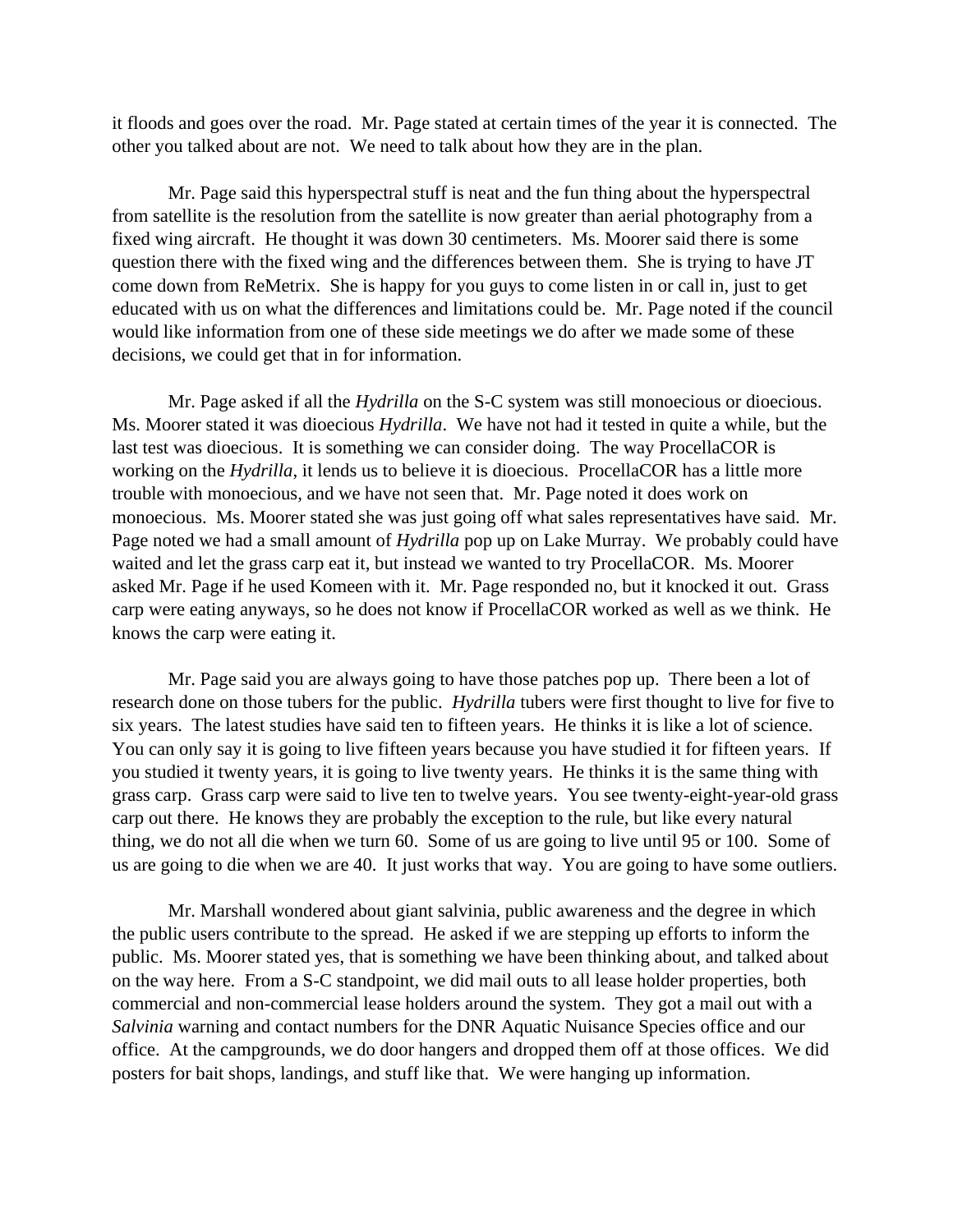Ms. Moorer noted the B.A.S.S. Elite Series is coming to S-C system in April or March. Our group is getting together to do something with that. The biggest concern for us is that these guys travel across the country and they are going to be fishing in the main areas where there is *Salvinia*, although it is on both Lake Marion and Moultrie. They are launching at John C. Land landing and that is where we have *Salvinia*. We are looking at setting up courtesy boat checks at the landing when they come back to weigh in, just to get the message out to them. Even if they are parked at the landing, we can check boats, trucks, live wells and things like that. We are trying to educate them, for when they move on the next reservoir. It is on us to be responsible to make sure that when we are hosting an event like that on our system, we are doing our part to keep the spread not only from our in-state reservoirs, but across the country. It is something we should either talk about as a Council, or between S-C and DNR, to try to come in there as a force to be able to help people out and identifying issues. It does not take much, as you know. It could be one piece of *Salvinia* on someone's rod that goes to the next place, or in their live well or on their trailer. *Salvinia* can survive between the hull and a bunk board for weeks at a time. Mr. Page noted that you do not have to always to see the plant, because it is a spore producer, since it is a fern. The spores are pretty much invisible unless you are looking for them. Ms. Moorer stated we talked about doing something like that, maybe having a side area setup with a portable wash down tank for doing wash downs. We cannot legally make people do that. Some states have wash racks where you must wash, but we do not have that in SC. She thinks it is something we should consider doing, especially for a tournament that size and knowing that these people are crossing state lines. It would be the responsible thing to do.

Mr. Page stated that leads to some other business, so he will go ahead and talk about it now since we are on it. We have been doing *Salvinia* education since the mid- to late- '90s, when it first was discovered in two private areas. The place just below Walterboro was the first occurrence of *Salvinia* in the United States, supposedly. Luckily enough, it was in a pond situation and it got eradicated. Then, we had it again at Delta Plantation down a little closer to Hilton Head and it got eradicated, mostly through private efforts. Luckily enough, both of those areas were able to back flush with salt water. They were on saltwater creeks and salt water is deadly to it. We have had our brochures out there and some of our signs have that on there, too. We have always tried to push that.

Mr. Page said regarding the wash down stations and stuff, the southeast has been derelict in their duties. He just got back from a meeting in November of the Gulf State Regional Panel, which is an extension of the Aquatic Nuisance Species Federal Task Force. There are two hotspots that are getting all the funding, the Great Lakes for zebra mussels and carp, and the western states. The Corps has a pot of money out there with millions of dollars and the only way we are going to get it is for our regional governors and legislatures to be on the same page. Several western states are getting all their wash down stations paid for by the Corps. The money is sitting there in a pot, ready to be doled out. All the money is going to the Great Lakes and Mississippi River people and the western states, mainly because of the Western Governors' Association. They have always had water right issues out there, but when invasive species came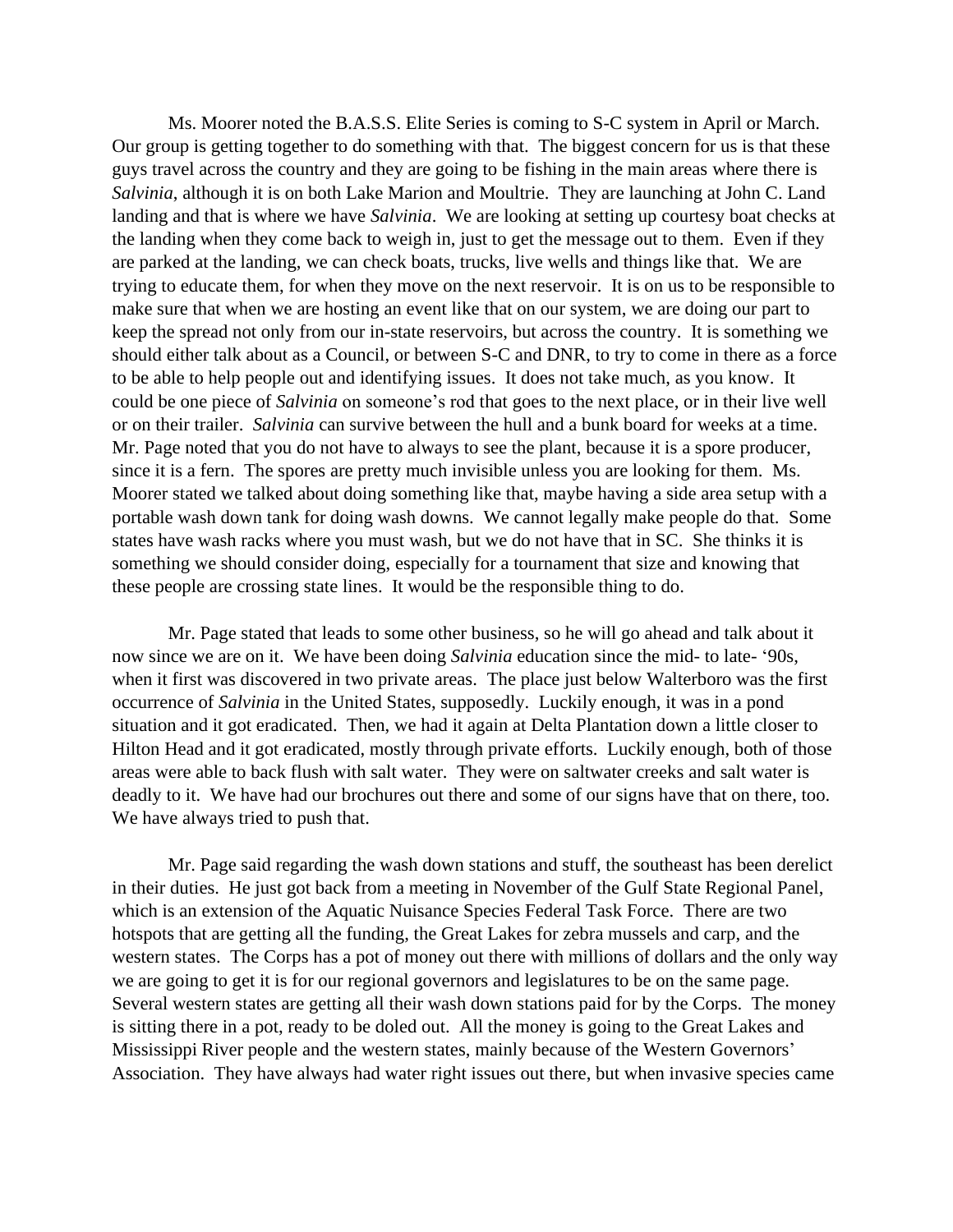up from state to state, they jumped on the bandwagon big time and did a great job, kind of on their own, of recognizing the problem and dealing with it.

Mr. Page said our organizations are not that strong. We cannot get our legislators to agree which side of the street to walk on sometimes. They need to be more educated and get that money. When they start pushing for it in Washington, that money comes from the Corps. They are kind of reinstituting the same program they had back in the '80s and early '90s, where we got tons of money from them to do work. We supported our program. S-C supported their program on it for the first twenty years of existence, basically. It was all Corps money. We did not have any state funds. We did not have to match it. We were lucky enough to be able to use that. We charged all our equipment back against them on rental fees, and eventually we could buy new boats, trucks, or whatever based on the revenues coming in from that. We could not buy directly out of the Corps funds, but could send them a bill for the gas, mileage, and boat usage, and then retain that money. We recently raided that pot for the last time about two years ago, and finally tapped out.

Mr. Marshall asked if Rep. Clyburn was the person Mr. Page was referring to. Mr. Page stated it was Rep. Clyburn and our senators. The senators seem to have more clout. Back in the day when we were getting a lot of Corps money, the Southeast was getting more than other states. That was back when we had Senator Hollings and Senator Thurmond. They were the power brokers in the Senate. The House of Representatives can help, but he thinks the Senate would be more beneficial, and maybe the Governors' Association. He knows we have the Southern Governors' Association, but they do not seem to push for much from the federal level sometimes. If we can get them involved, and Mr. Marshall might know about that more than Mr. Page, who is not a political person and does not like politics.

Ms. Moorer asked Mr. Page if DNR could support S-C in doing something for the Elite Series, the B.A.S.S. tournament, for *Salvinia*. Mr. Page stated he was surprised that our wildlife and law enforcement sections are not already doing that. Mr. Simmons asked Ms. Moorer if they know about it or if they have assisted in the past. Ms. Moorer noted she did not know. It will be the first time they will be on our system in quite some time. She asked Mr. Stack when was the last time the Elite Series came to S-C system. Mr. Stack noted it has been a while. Ms. Moorer stated it was before my career. Mr. Page noted he knew in the past they did that. Our groups at DNR did that at some of the bigger fishing tournaments. Ms. Simmons asked Ms. Moorer what the dates are for that. Mr. Puckhaber told Ms. Moorer it was April 16-19. Mr. Simmons noted he would talk to the colonel and Ms. Cope and get back to you. Ms. Moorer thanked Mr. Simmons. Mr. Page stated he is sure law enforcement is already doing something out there. Ms. Moorer stated she is sure they are, but she is thinking from an aquatic plant management standpoint.

Mr. Page suggested the Council take a ten-minute break and come back at a quarter 'til 12. That way we will out of here at 12:15 or 12:30 p.m., hopefully.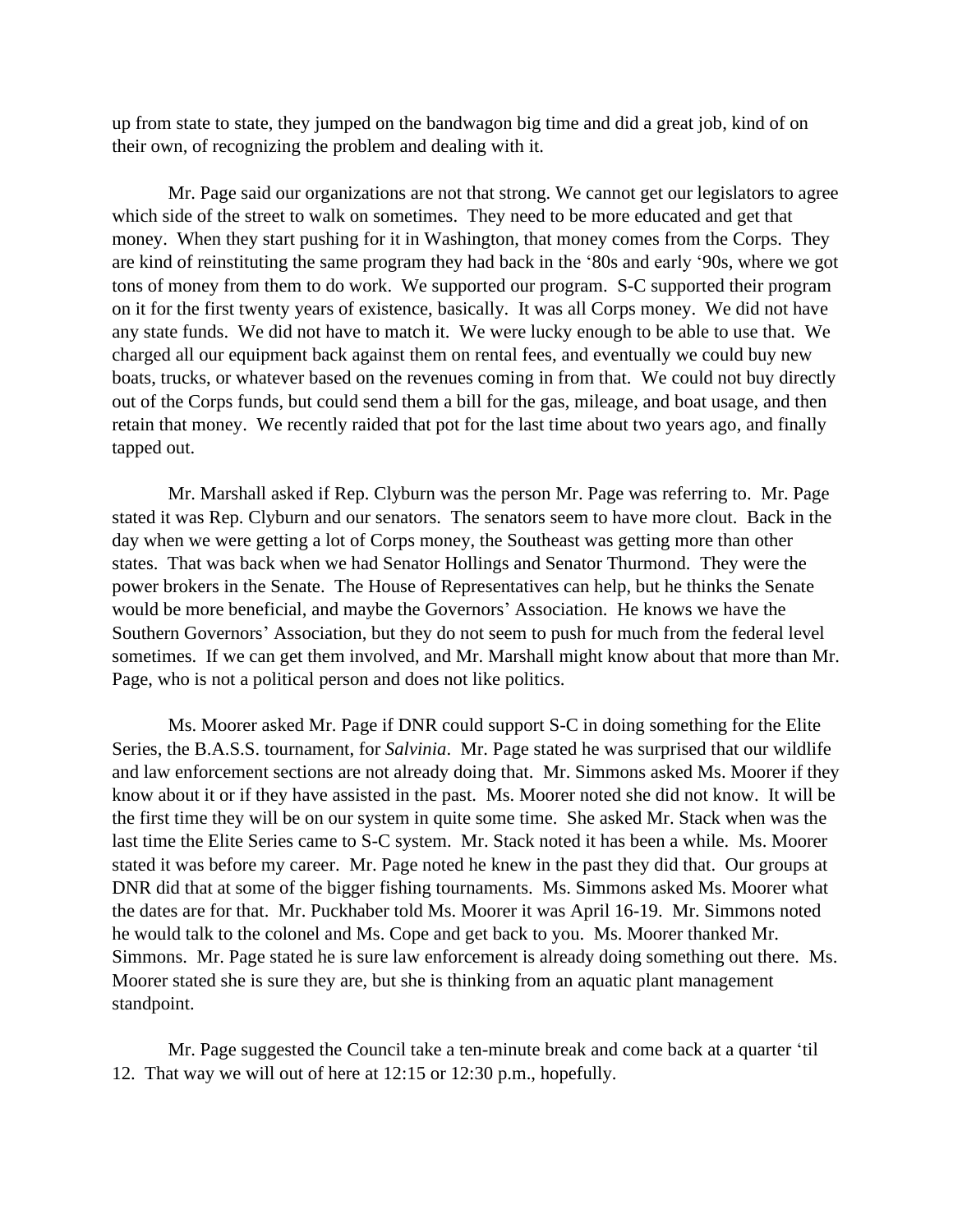Mr. Page called the meeting back to order at 11:47 p.m. He does not think there are any major changes. Most of the stuff in the big plan is just typos and adding things like ProcellaCOR, where we did not have it in properly. The major topics of interest are always the grass carp. You have got your little plan that he sent you. If you did not, there is one in your packet. The first several pages are nothing but typos being changed. The very first one on the list is Lake Bowen, and it also talks about Reservoir #1. We put this in there after a problem in Lake Bowen one year. It is just a safety precaution to list it in the plan. It looks like this year in Lake Bowen, we need to do a maintenance stocking of grass carp in Reservoir #1 and in Lake Bowen. That maintenance stocking looks relatively low, but you have to consider the initial stocking was only about 400-500 fish. If you look at 32% mortality, you are looking at 80 fish and 25 fish.

Mr. Page asked the Council if they wanted to go through items in the plan separately and approved them separately, or do you want to wait until we get to the end to approve them. The Council decided on waiting to the end to approve the plan. Mr. Page stated if you have any questions as he moves, that was page 8. He moved on to Lake Greenwood on page 10. He noted that he changed the ratio from 1:6 to 1:5. After listening to Mr. Kaczka, he is kind of curious as to his numbers, but that number is based on our standard little table, which assumes some things about morality. He thinks Mr. Kaczka is right. We can take a guess at what numbers are out there, but we cannot tell you exactly. We can get close. We can see how vegetation has affected some of these places through the years when numbers get to certain levels. We are basing it on our old data. Lake Greenwood is 300 fish. He thinks it is the same thing we did last year. He thinks we are in that ramping stage, to get us back up. We did some modifications to the plan several years ago, after everybody had opened their flood gates. We determined, at that stage, that we lost a significant amount of carp out of there because it was never opened. Ms. Moorer asked Mr. Page if DNR ever did a survey on Lake Greenwood for a condition factor there. Mr. Page responded no, we have not. He thinks if you went out on Lake Greenwood to find fish, with only 2,000 fish out there, you might have a hard time. That is the problem with all the other places other than S-C. No one has tens of thousands of fish. Lake Murray does, but that is kind of hard to do.

Mr. Page moved to Lake Murray on page 12, where he was redoing his numbers. He had 1800 originally in mind, but 2000 looks like the number that we are going to keep there to keeping that lake at 1:6. He is trying to run these different lakes a little bit different. Lake Murray and Lake Greenwood are a lot like, so he is trying to see what 1:5 is doing at one place and 1:6 is doing at the other place. We should be coming back down to that number now and maintaining about 2,000 fish in there. Another thing about these plans over the years is that when we first started these plans way back when, Lake Murray was 50,000 acres. Now it is a different number. Mr. Page went on to say Santee Cooper Lakes was 160,000 acres back in the day. Now we are using 170,000 acres. He still sticks with 160,000 for some of these numbers. He thinks it is based on a lot of things. Our mapping is a lot more accurate than it used to be, but he does not think it has grown that much. It is probably reduced in size.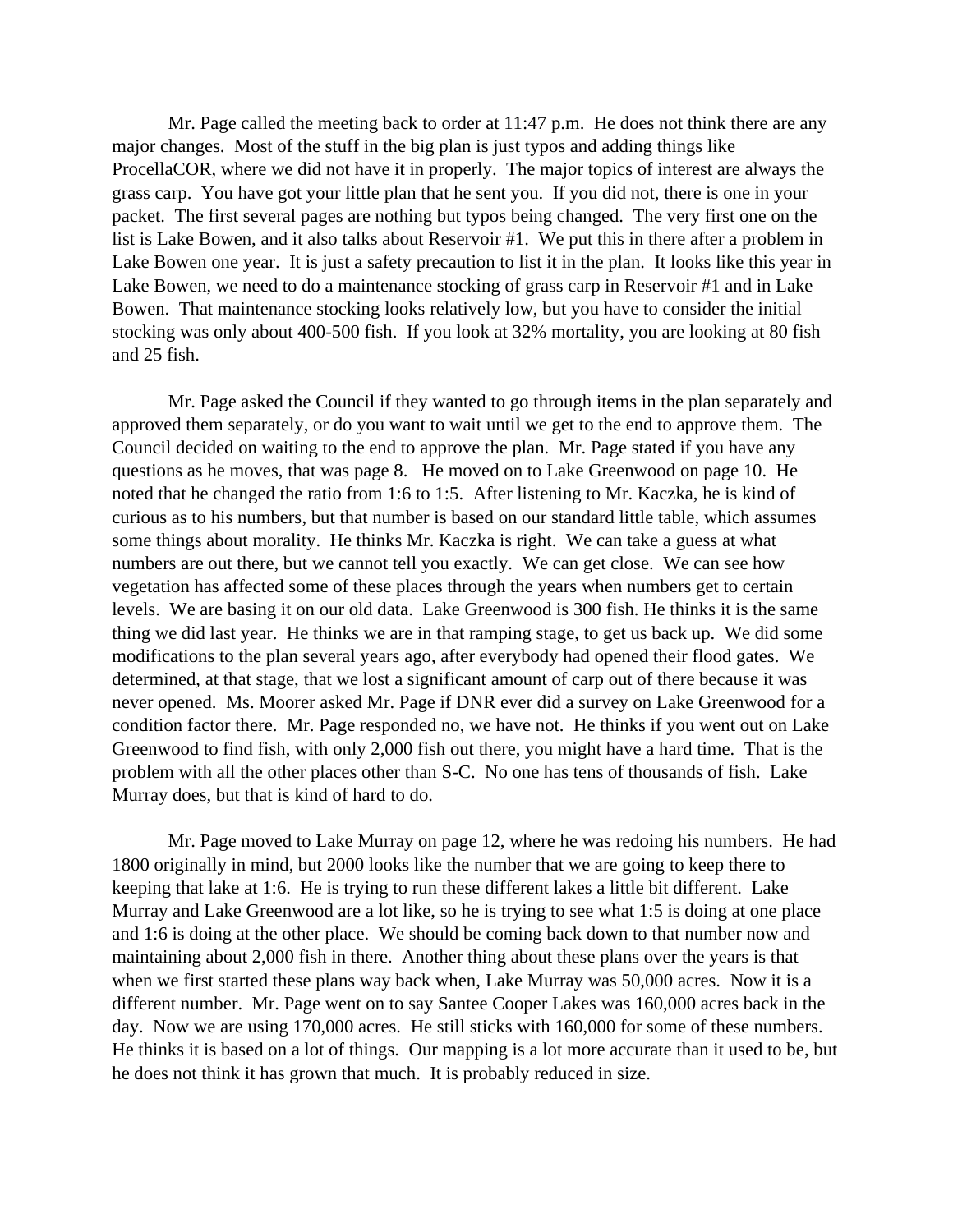Mr. Page moved on to the S-C lakes and asked that everyone switch to the handout specific to S-C. They made some comments on some things. He will agree to disagree a little bit, because some of problem plant species that are listed are natives. He understands they are not necessary non-natives but are problematic in some places. There are a lot of native species that can be problematic. They wanted to remove those from there. He does not have a problem with that, but they will be treating that at some stage probably. Ms. Moorer stated the idea behind that was the perception of "treating natives" and we really do not treat those, even in residential areas. Mr. Page stated they are not classified as problem plant species, generally. We left them in the treatment section which is good. We just added a few more formulations. Ms. Moorer noted that is just so if we do have a problem, we can treat them by the plan, but it is not something we would categorize as a problem species for our program. Mr. Page stated Ms. Moorer and Mr. Holbrook rewrote a paragraph that he was struggling with. Mr. Page is glad they rewrote it. He likes theirs better. He pointed out the location and gave everyone a minute to read it. He thinks it explains what we are trying to do. Just to let you know, some of the stuff will get wordsmithed just a little bit between you and actually print stage, because you find little things you see, and you cannot just fix it until you are focused in on that sometimes. Ms. Moorer thanked Mr. Holbrook. You do not want a biologist writing the fish biologist section and Mr. Holbrook had that one. Mr. Page stated that is pretty much all for S-C. The only other thing for S-C is whether we need to put your other impoundments (Fountain Lake, Dean Swamp, and Church Branch) in the plan. He asked the Council for their opinion. Ms. Moorer stated those are the three that we showed, and they are inside our geographical structure. Mr. Page asked if she wanted to put them in the regular portion or as isolated impoundments and list them out. Ms. Moorer suggested we list them as isolated impoundments and list them out. Ms. Lognion agreed with Ms. Moorer. Mr. Page stated he would put them in one little section. He asked if there were any questions so far.

Mr. Page moved back to the bigger document. We are basically done after S-C. We just changed the numbers on the proposed management operation expenditures. That is just typos. All the sites remain the same. The map really is not going to changed. We did include, on page 24 on your handout, the MOA that we have been trying to revise since before Mr. McCord retired, but we could never gain any traction on the DNR side. The original one is crossed out. It basically does not do anything except change the vegetation goal from 10% to 15%. It also expands project boundaries. Originally, it was the lakes. Now, it is only listed as a project boundary, if he is not mistaken. That is our interpretation of that. It still does not say we are going to have *Hydrilla*. It says we are going to maintain 15% surface area of the water as beneficial vegetated habitat. That does not necessarily mean pad plants and submersed species. That could be buttonbush, tupelo, or even cutgrass. That can be anything beneficial, to some degree, for waterfowl, wildlife, fish, and other organisms. It talks about trees and shrub species being dominant as a part of the diverse wetlands habitat that is good. He asked for confirmation from Mr. Simmons, who agreed, although some other people may not. Ms. Moorer stated they have had some push back there, and that is what she and Ms. Cope have been talking through. When we spoke with David Strickland with Carolina Wildlife Syndicate, one of the things we were talking through was pulling out cypress. He did not want cypress included in that, but we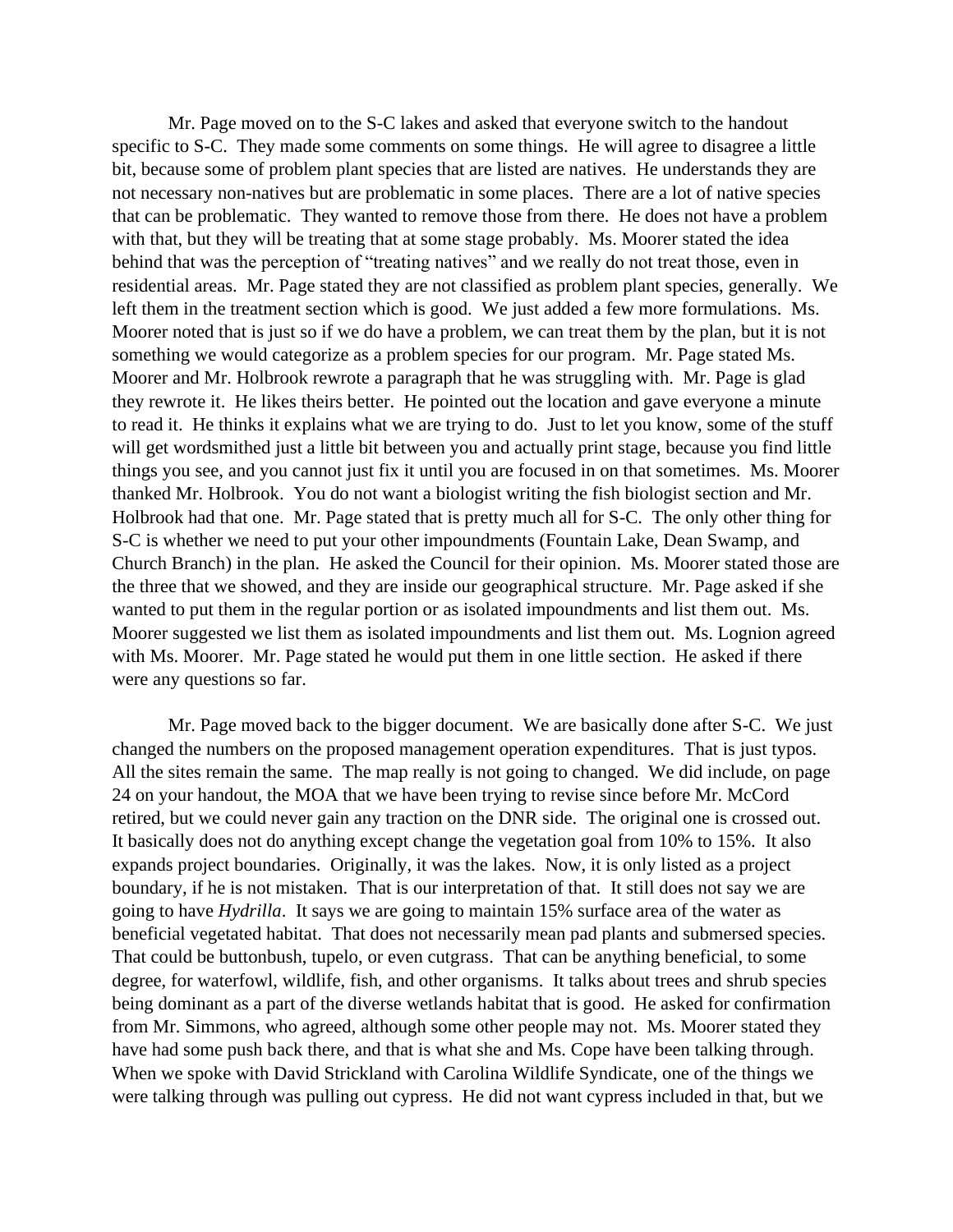can all argue that cypress, tupelo and other wetlands sedges and grasses or things of that type are beneficial wildlife habitat. They may not be for what he wants. Mr. Page stated to wildlife, not necessary waterfowl, like he wanted. It is beneficial to all kind of wading birds, other types of species of bird, predators, and all kind of stuff, even fish.

Mr. Page noted the MOA also says S-C will monitor using aerial photography, visual surveys, etcetera. It also says we will cooperate in monitoring the health of the fishery and the wintering waterfowl populations. Mr. Page thinks DNR is still doing some of those waterfowl population surveys but may have cut back on them. Mr. Simmons stated we have cut back but they are still being monitored. Mr. Page stated that our fisheries guys are continuously out there monitoring species. It says grass carp will be a major component and we are going to meet annually to review. That is what the plan says we are going to do anyway. We are going to review it annually. It does not necessarily mean we have to vote on it annually. If there are no changes to the plan, then we do not have to vote. The plan stays in effect. We will always have that discussion, as it says in the plan. The plan says we will discuss it and do our thing. The plan also says we will also be able to adapt that management strategy if we need to during the season. If Ms. Moorer has a bloom of *Hydrilla* in June and she has a thousand acres out there, we may have to think seriously about having an emergency meeting and letting her stock more carp before the end of the summer. He does not anticipate that the way we are doing things. He really thinks we are on the right track for a change, without being diverted from it. If we had done this twenty years ago, we would not be sitting here talking about it. We will be cruising along with good habitat and a lot of less invasive species.

Mr. Page read number 5 on the memorandum: "Aquatic vegetation will not be controlled in Santee Cooper Project water bodies that are totally isolated from the Lakes unless it conflicts with specific water uses or is identified as a state or federal noxious weed..." Ms. Moorer noted that was part of the whole Potato Creek impoundment question. Mr. Page said it repeats "meet annually" several times. S-C and DNR meet more than annually. Mr. Page said he and Ms. Moorer are in contact at least monthly.

Mr. Marshall had a question about the 15%. It is only a geography question. A moment ago, we said something about considering the project boundary, not just the lakes. What was that about? Mr. Page said it includes wetland habitats that are kind of upstream that were not always included in the lake boundary. Ms. Moorer noted Sparkleberry Swamp. Mr. Marshall asked if the 15% applies to the project boundary or to what we used to think as the lake. Mr. Page stated it applies to the project boundary, from my understanding. Ms. Moorer stated it clarified it, because a lot of people did not consider Sparkleberry Swamp as an area that we would consider, but it is a major part of the ecosystem on the S-C system. Protecting that is the idea behind it and it is inside our project boundary. Mr. Page stated a lot of people do not consider Sparkleberry Swamp a part of Lake Marion. Mr. Marshall asked where we are on the 15% goal, although you might have said it. Ms. Moorer noted 14%. It is a goal. She knows that is something we may struggle with, especially with some public interest groups. She can say it all day long that if we could have 50%, that is what we want, if it is native vegetation.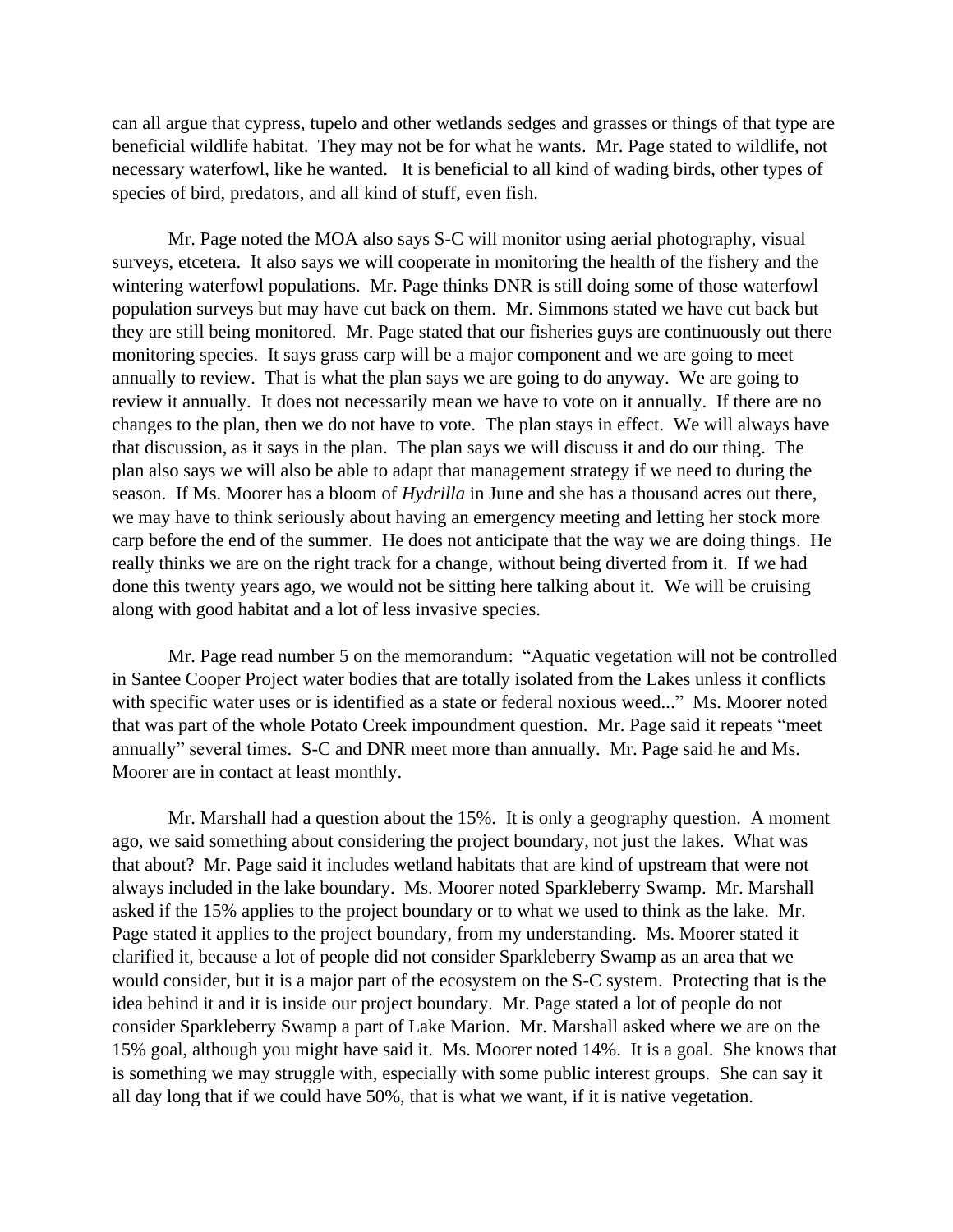Realistically, with the areas on the S-C system that are conducive to having that kind of habitat, we could probably be in that 15% range. The average depth on the system is 15 ft., but we have a lot of deep-water areas. You are not going to have vegetation growing in those areas. Mr. Page noted 50% is a high number, but if it is native, we are happy. If it is problematic, it is still problematic. It can be problematic because you are looking at other uses out there, everybody's usage. We are not talking about waterfowl and fisheries, folks. We are talking about water supply, recreational activities like boating, and even jet skiers. Now, we are talking about ecotourism, which is one of the biggest growing businesses in the country, probably in the world. People just want to go out and see birds. Ms. Moorer also noted commercial fisheries and just having access to areas. She asked if that clarified things. Mr. Marshall said it did.

Ms. Moorer stated this revised MOA started happening almost a year or two ago. The regional biologists with DNR and S-C staff sat down and kind of hashed through what we could do to improve this. We had input from special interest groups. This what we came up with, as a group, that we all felt comfortable with it and felt like we were looking at the best interest for the system. Mr. Page stated this was approved by everybody in the working class a couple years ago. They looked at it and thought it was a good idea. There were no huge changes, just a little bit of tweaking. It got bogged down when it started up the chain of command. Ms. Moorer noted the one that was in the plan was last signed was 2005. Mr. Page noted we have been trying to do this. Mr. McCord wanted to do this before he left, and he pretty much had it set up and ready to go, but we could not get enough traction. Mr. Page stated it seemed to come up in every meeting we had, including at the SC Aquatic Plant Management Society (SCAPMS) meetings.

Mr. Page noted we have periodically, from year to year, had a meeting with all the biologists. We did not do it this year, but we talked to them by phone. It seems like everything is under control. He has not heard any big issues coming up. They know to call and check if they need help. The big plan is out there. Even if you pass it now, all you are going to pass is the fact that we are going to post it for public review. As members of the public or staff, if you see something in there is wrong, put it in your comments and we will make those minor changes. There is a perception that it is a vote. It is not a vote. If your arguments are not valid arguments, as the stuff that we discussed already and kind of worked through, you probably would not get any traction and you are not going to be happy with us. We already thought of that and already a step ahead of you. If it is something we have not thought about, we will consider it. We have made some minor changes to the plan because of that. Most of the time it is just some rewording to make it clearer. Everybody has an opinion. Most of the time, it is not an informed opinion. People around this table have made this their business for years. He and Ms. Moorer have been doing this how long? Ms. Moorer noted 13-15 years. Mr. Page stated you are looking, between us, at 50 years of experience plus probably. We are losing those guys. Mr. Marshall has been around from the first council meetings and he is back on his second term. He got suckered back in. He was smart enough to stay out of it for 20 years. Ms. Lognion has been around. If we have chemical questions, she puts us in touch with the right people. We try and go through PRT and the people that do not really deal with this a lot. They have other issues. We try and talk to